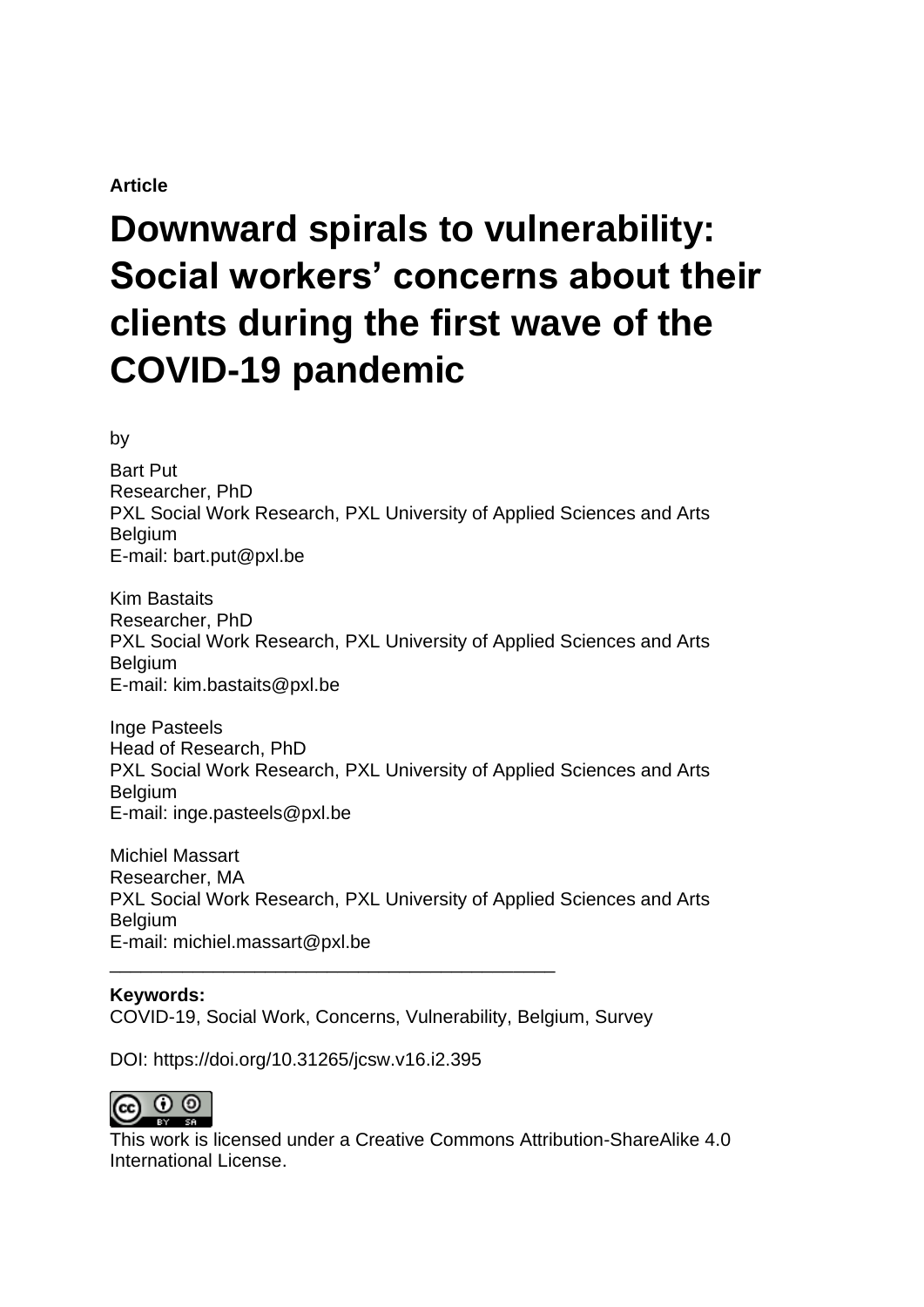## **Abstract**

One of the most frequently voiced concerns in the wake of the COVID-19 pandemic is 'not to forget the vulnerable groups in society'. Social workers occupy a privileged position with a view to mapping such vulnerabilities, their complex interrelations, and the processes that increase the risk of falling victim to them. Therefore, in order for policy interventions aimed at mitigating negative impact on vulnerable groups to be effective, it is important to gain an in-depth insight into the first hand experiences and concomitant concerns of social workers. The main aim of this article is to describe and categorize the main concerns social workers had about their clients a few weeks into Belgium's first wave of the pandemic. The data used derive from a large scale online survey taken among social workers in Flanders and the Brussels region in April/May 2020, closely following the lockdown on 18 March. Thematic coding analysis was used to analyse textual answers with regard to concerns about current clients. Concerns fall into six main categories, the most important one being direct concerns about the safety and wellbeing of clients in the context of various life domains (physical and mental health, family, work, education, social networks, housing, financial and material wealth), apart from concerns about communication issues more in general, about changes in the interactional dynamics between social worker and client, the effects of lockdown related changes to forms of social help, about very specific vulnerable groups, and, lastly, about the resilience of the social work sector. Analysis of the connections between concerns also enables us to reconstruct several chains of events that may result in specific (reinforced) vulnerabilities. If policy interventions aim to be attentive to such vulnerabilities, taking stock of these chains of events is of paramount importance.

*Keywords:* COVID-19, Social Work, Concerns, Vulnerability, Belgium, Survey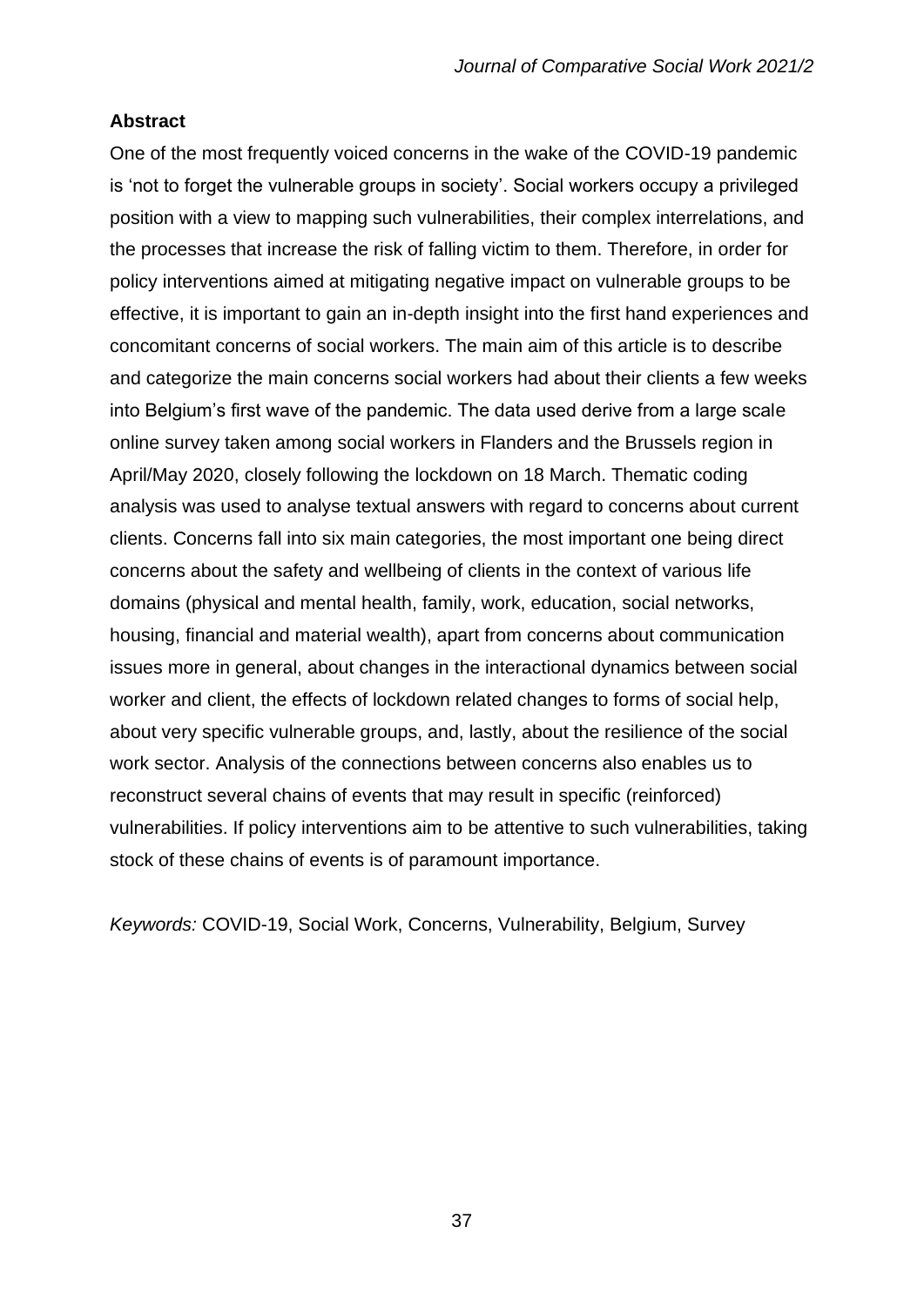# **1. Introduction**

The COVID-19 pandemic has proven to be a major challenge to societies, organizations, social groups and individuals worldwide. And while the full impact of the pandemic is still not understood in many respects, and may be so for many years to come, it was already clear early into the first wave that its impact varies substantially depending on the socio-demographic background of individuals or groups. People are not equally disposed to the risks generated by the pandemic, or pandemic-related health and safety measures. In particular, physically vulnerable populations have been widely recognized as high-risk groups needing special attention, not least because of the high number of COVID-19-related fatalities in elderly care homes across the globe (Dominelli et al., 2020).

However, voices from within the broad field of social work and related disciplines have also brought to our attention very different kinds of risks, emerging from processes that in many respects are even more hidden to the general public. Some of these risks, such as the increase in family violence or educational setbacks among children of deprived families, have certainly attracted more (early) media attention than others, both in Belgium (e.g. De Coninck, 2020; Van Lommel, 2020) and elsewhere (Dominelli et al., 2020). But recent calls to action by social workers highlight the impact of COVID-19 in many more and often intersecting dimensions of social and personal life, such as work, (mental) health, financial situation, housing, racial inequalities, etc. (Amadasun, 2020; Walter-McCabe, 2020a, 2020b). Such calls generally serve a threefold purpose: to raise concerns about issues that otherwise indeed remain unnoticed to the public or political eye, to increase awareness and stimulate an urgent response in the field of social work itself and, last but not least, to strengthen the public and political visibility of social work as a crucial voice in policy debates concerning the (impact of) the crisis.

Given the speed at which the pandemic took hold of the world, it is not surprising that to the present day, such contributions invoke concerns that are either informed by past (pre-COVID-19 era) research on vulnerabilities or social inequalities (e.g. Walter-McCabe, 2020a), or by first-hand experiences of individual social workers during the early days of the crisis (e.g. Tonui, Ravi, & Rodriguez, 2020). However, the need to engage with the new challenges through continued research efforts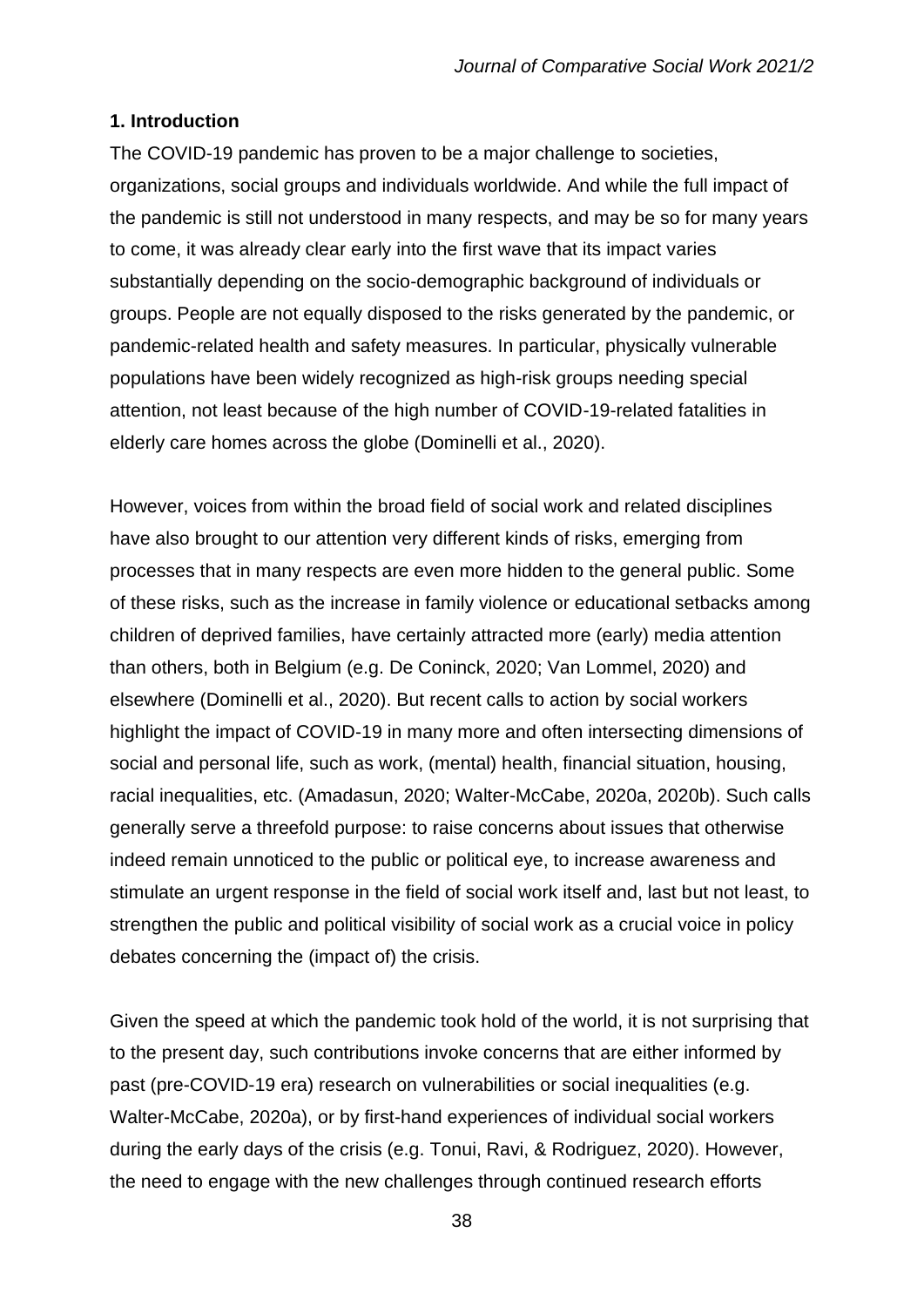remains self-evident (Amadasun, 2020; Dominelli et al., 2020). In this article, we will present findings from a large-scale online survey among social workers and social service professionals in Flanders and the Brussels region (i.e. the northern and central part of Belgium). The survey was issued in April 2020, shortly after the first nationwide lockdown in Belgium. One of the primary objectives of the survey was to capture the broad range of concerns about clients since the beginning of the pandemic. By inventorizing such concerns in a bottom-up and exploratory manner in various subsectors of social work, detailed insights are obtained into processes inducing or exacerbating vulnerabilities.<sup>1</sup> Such knowledge will provide a useful complement to any other existing data on the effects of the crisis, and will be indispensable if lessons are to be learned for the future.

# **2. Cause(s) for concern: Some literature and figures**

As already noted above, research about COVID-19-related issues relevant to social workers is still very much in progress at the time of writing. In one of the first systematic attempts (July 2020) to take stock of all available information from and for social workers worldwide, Dominelli et al. (2020) highlight a number of common challenges: the economic impact of lockdown, the additional pressure put on families, physical health risks in residential settings (particularly among the elderly), and the 'mixed blessing' of new technologies used in social service delivery. Throughout the overview, however, many other risks are brought up, as well in various separate country reports, such as loneliness, mental health problems, problems experienced by the homeless, etc. The various contributions to the study differ greatly in their exact focus (very specific subsectors of social work or a more comprehensive perspective) and/or in their approach (based on research data or not, partially depending on the – still limited – availability of such data).

Nevertheless, since the second half of 2020, more metrics have been published, having gradually painted an increasingly clear picture about the extent and evolution

 $1$  We will use the notions of 'vulnerable', 'vulnerability' or 'vulnerabilities' to refer to any type of harm a person or a group may be (disproportionately) exposed to in relation to the pandemic. Such a broad definition echoes its uses in the broad field of social work and among social workers (i.e. the target group of the survey), but obviously requires further critical scrutiny in terms of its exact scope and its political implications. Given the focus of this article, we cannot elaborate on such conceptual questions, important as we believe they are (see Brown et al., 2017).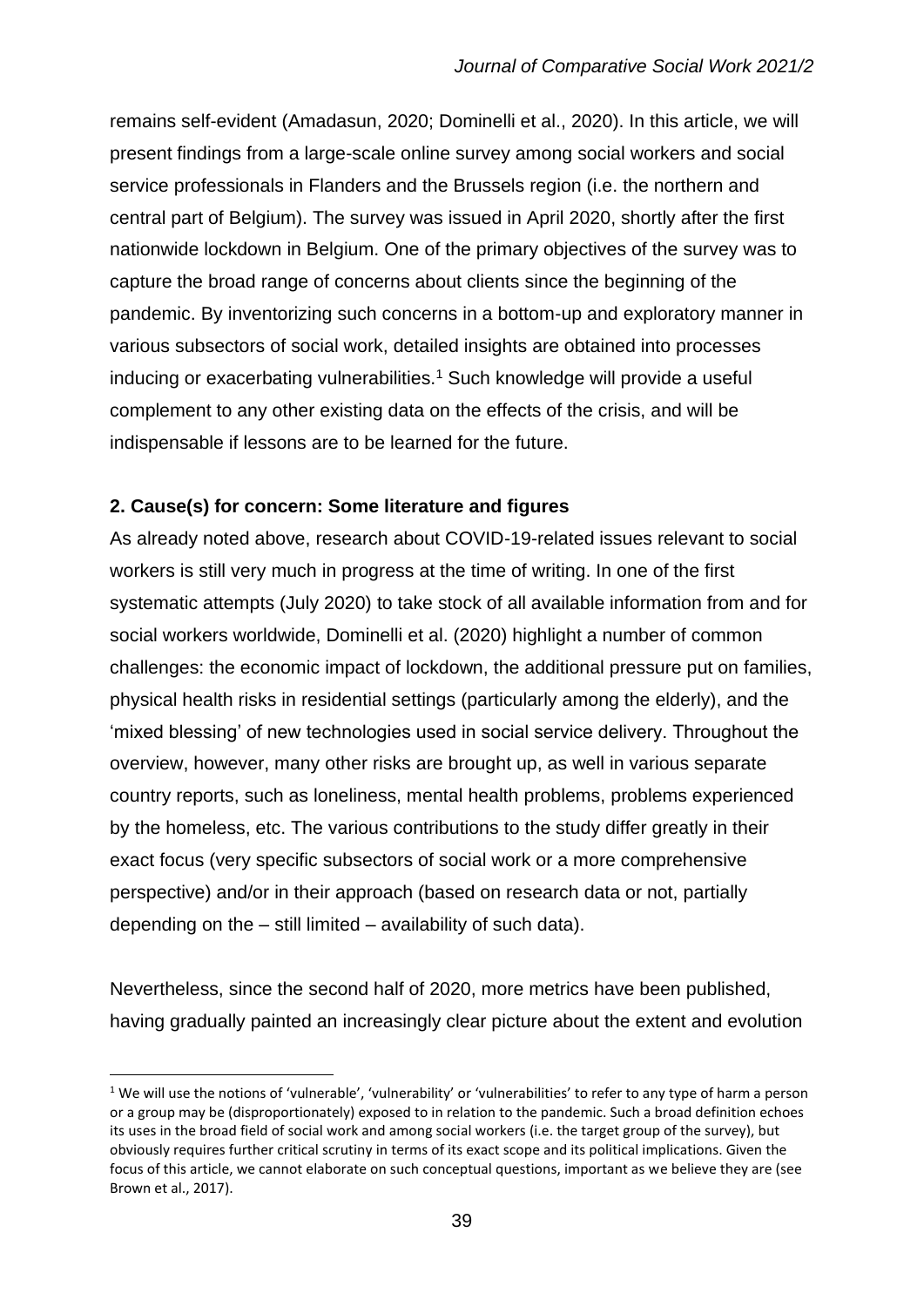of the specific problems touched upon in that report. By way of illustration, we highlight some key figures and metrics with regard to the Belgian context (additional figures can be found in Bastaits et al. (2021)): the number of calls to family violence hotline 1712 had risen from 5,409 in 2019 to 8,059 in 2020 (1712.be, 2021), a surge in anxiety and depressive disorders among the Belgian adult population was observed, evolving from 11% and 9.5% in 2018 to 23% and 22% in December 2020, respectively (Sciensano, 2020), 80% of Belgian poverty organizations reported having witnessed an increase in the number of clients (Koning Boudewijnstichting, 2020), and two out of three informal caregivers reported experiencing a heavier burden compared to the situation before the pandemic (Steunpunt Mantelzorg, 2020). Our own empirical study took place before such figures and metrics were published, allowing us to probe to what extent early reported concerns can be considered 'legitimate' alarm signs in need of urgent policy attention.

## **3. Some contextual aspects of the COVID-19 pandemic in Belgium**

Compared to other European states, but even from a global perspective, Belgium was hit very hard (in relative terms) by the virus itself.<sup>2</sup> The strategy chosen by the national government to tackle the spread of the virus was popularly baptized the 'lockdown light', and was aimed at shutting down most of the public life in Belgium: the closure of educational institutions, bars, cafes, restaurants, museums, fun parks, 'non-essential' shops, a ban on organized social events (sports, culture, religion), as well as firm restrictions on the number of people allowed to gather informally, on 'non-essential' movements in public spaces (both inside the country and crossborder) and the obligation for all 'non-essential organizations' to have employees work from home in case their jobs allow it (Federale overheid, 2020a, 2020c). This strategy was strongly in line with those in many other European states during the first wave in March and April (e.g. Ireland, Finland, Estonia), and fell somewhat between the very strict strategy adopted in Italy and the more liberal approach of the Swedish government (see again Dominelli et al., 2020 for details on specific country strategies).

 $2$  For a more detailed account of the sequence of events and political decisions unfolding in the wake of the first cases of COVID-19 in Belgium, we kindly refer the reader to Bastaits et al. (2021).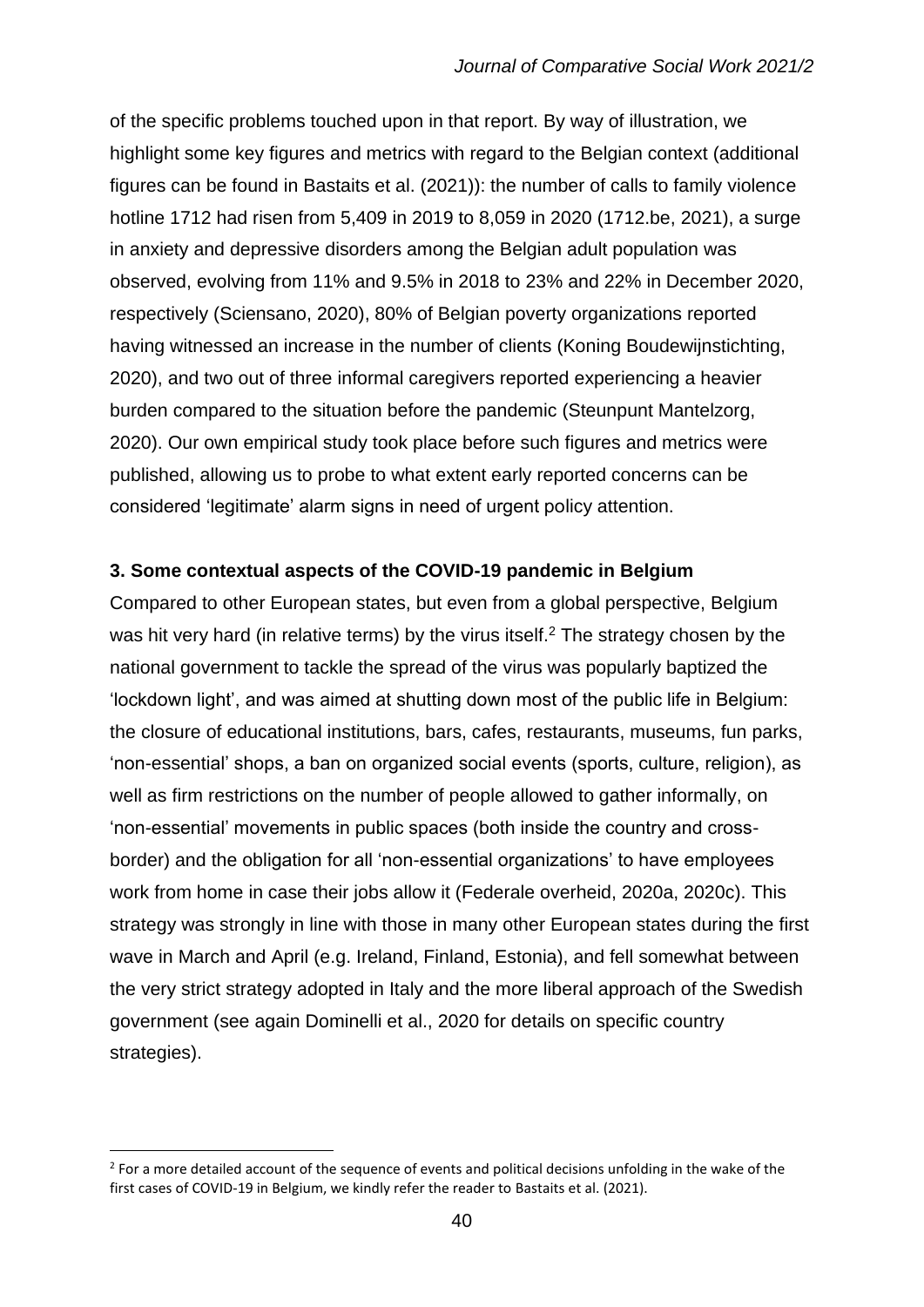Specifically with regard to social work and its clientele, a number of government actions and decisions should be mentioned. Firstly, from the very start of the pandemic, communication about the need for extra attention to specific groups has been pervasive. For instance, compliance with health and safety measures was emphasized as being even more crucial in the proximity of physically vulnerable people (e.g. people aged 65 and over, people suffering from lung disease, chronic illness or immune disorders). People belonging to these groups are most likely to develop serious illness or die as a result of a COVID-19 infection (Federale overheid, 2020b). Secondly, a ministerial decision was issued granting many organizations and sectors employing social workers the status of an 'essential service' (e.g. services providing care for the elderly, minors, people with disabilities or vulnerable persons such as victims of domestic violence), thus exempting them from the formal obligation to work from home (Federale overheid, 2020c). However, the same document also urges all essential services to reorganize operations so as to comply with the basic health and safety guidelines as much as possible (a shift to teleworking if possible, adherence to social distancing rules, etc.). Thirdly, very early into the crisis, both federal and regional governments took a whole range of measures to help people avoid falling into poverty and experiencing problems with access to basic goods and services (e.g. schemes aimed at alleviating the loss of income caused by temporary unemployment, mortgage repayment postponement for certain groups, a moratorium on evictions, continuity in the services for homeless) (Steunpunt tot bestrijding van armoede, bestaansonzekerheid en sociale uitsluiting, 2020). Fourthly, as part of the launch of the 'Federal phase' of the crisis (Federale overheid, 2020a), two new government bodies were erected, the Working Group Social Impact COVID-19 Crisis (WG SIC) and the Taskforce Vulnerable Groups, charged with the monitoring of the social impact of the crisis (measures) (WG SIC) and the provision of advice and input for COVID-19-related policy measures concerning vulnerable groups (Taskforce), respectively (Federale overheid, s.d.; POD Maatschappelijke Integratie, 2020). In light of initiatives of this type, studies such as the one presented here could prove to be very valuable.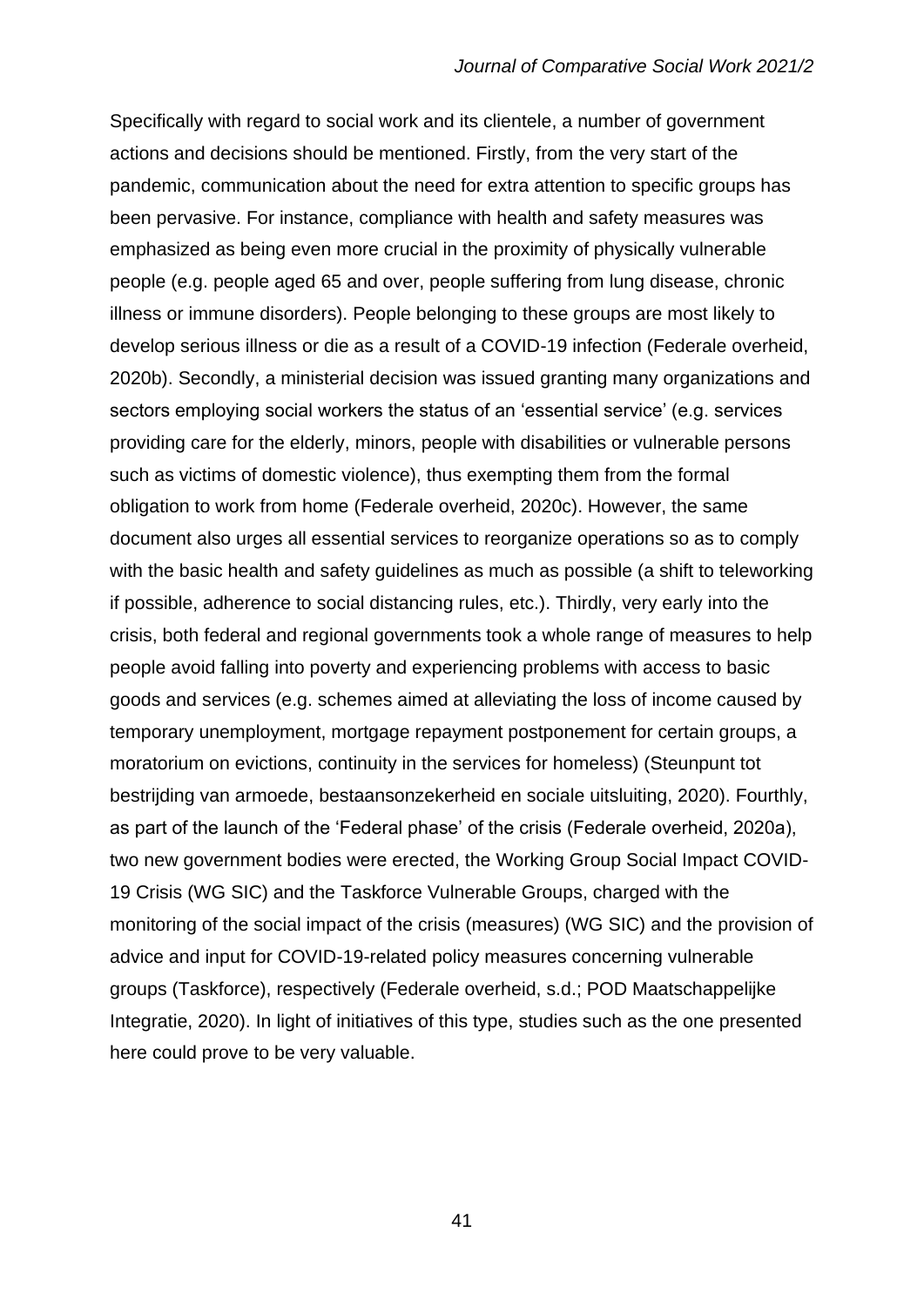# **4. Method**

Collection of the data took place between April 6th and May 4th, 2020. Data were collected using a standardized questionnaire in the form of a web survey. Invitations to participate in the survey were distributed via two channels. On the one hand, social sector stakeholders were contacted with whom the the university's Department of Social Work, as well as the Centre of Expertise PXL Social Work Research centre, had collaborated on in the past. On the other hand, organizations were selected from an existing directory of social organizations in Flanders and Brussels, called 'de sociale kaart' (the social map). $3$  This directory contains an overview of care facilities and care providers in Flanders and Brussels. We selected all organizations from this directory with the exception of organizations specializing in physical health care, residential mental health care, health care professions (except for remedial education professionals), nursing homes, police, courts, lawyers, job placement services and special needs education. These subsectors were excluded because they mainly employ professional groups other than social workers. To be able to reach the right persons within the organizations (contacted by email), we provided a description of the target group by way of an address to 'social workers or other professionals active in the broad field of social work'. This resulted in the participation of 2,815 respondents, out of which 1,703 fully completed their questionnaires. The findings discussed below result from a thematic coding analysis of the answers to the following open question: *'What is your greatest concern with regard to the clients since the beginning of the corona crisis?'* This question was answered by 1,685 respondents. The sectoral characteristics of the realized sample for this question can be found in Table 1; respondents can belong to more than one (sub)sector:

<sup>3</sup> www.desocialekaart.be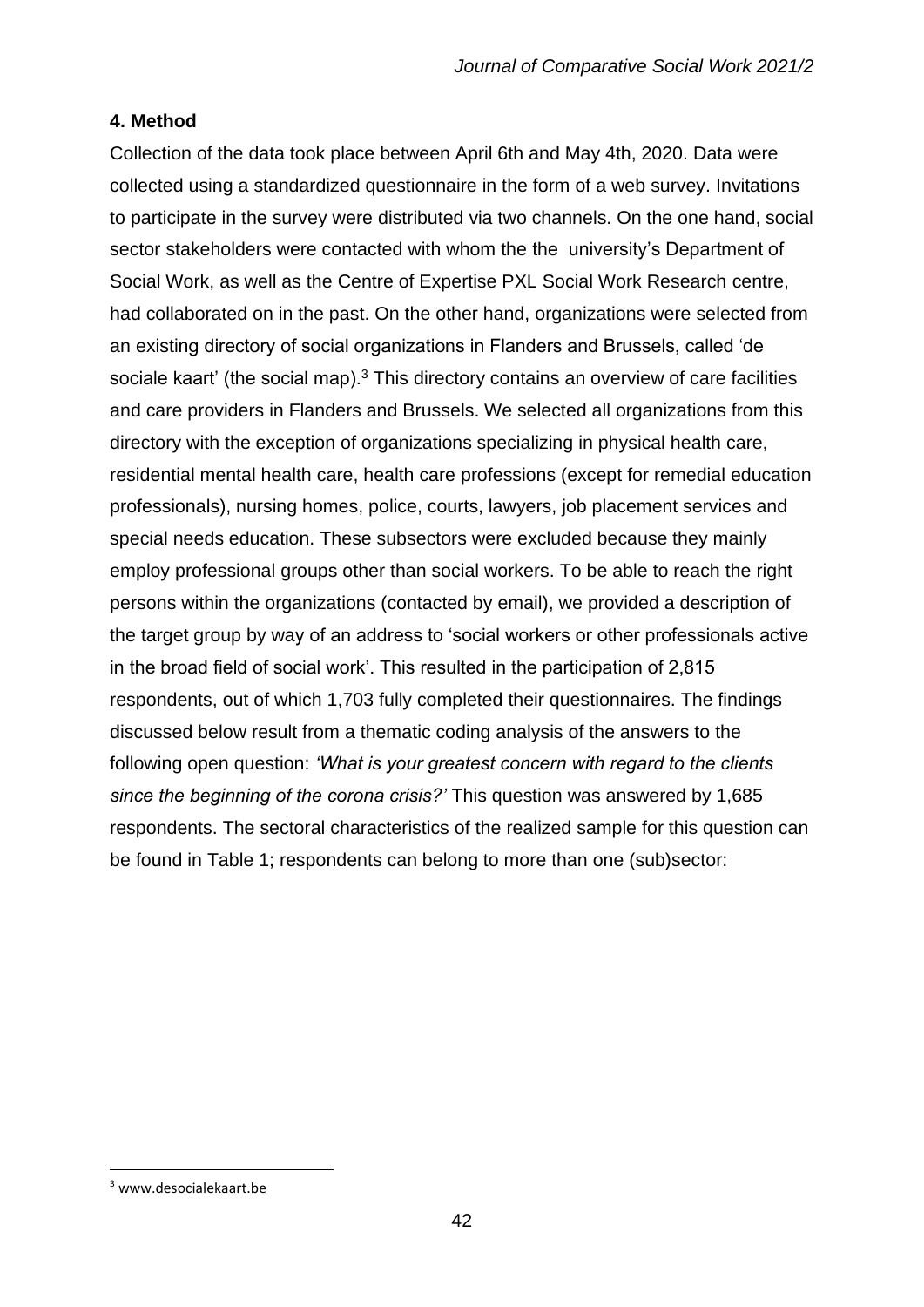*Table 1*

| <b>Sector</b>                                    | N              | Percentage |
|--------------------------------------------------|----------------|------------|
| General social welfare                           | 836            | 49.6%      |
| <b>Children and families</b>                     | 273            | 16.2%      |
| Poverty and deprivation                          | 213            | 12.6%      |
| Youth care                                       | 205            | 12.2%      |
| Youth work                                       | 200            | 11.9%      |
| <b>Disabilities</b>                              | 177            | 10.5%      |
| Mental health care                               | 170            | 10.1%      |
| Elderly care                                     | 147            | 8.7%       |
| Governmental                                     | 145            | 8.6%       |
| <b>Budget counselling</b>                        | 135            | 8.0%       |
| Home care                                        | 123            | 7.3%       |
| Housing/social housing                           | 122            | 7.2%       |
| Work and (social) economy                        | 106            | 6.3%       |
| <b>Education and training</b>                    | 98             | 5.8%       |
| Homeless care                                    | 95             | 5.6%       |
| Migration and integration                        | 75             | 4.5%       |
| Community development                            | 70             | 4.2%       |
| Justice                                          | 59             | 3.5%       |
| <b>Culture and leisure</b>                       | 53             | 3.1%       |
| Relationships and sexuality                      | 45             | 2.7%       |
| Physical health care                             | 35             | 2.1%       |
| Legal services                                   | 27             | 1.6%       |
| Living environment and international cooperation | $\overline{2}$ | 0.1%       |

The thematic coding analysis was informed by a grounded theory approach (Glaser & Strauss, 1967): categories were constructed on the basis of the reading and analysis of the content itself, and there was no fixed set of pre-established categories to guide the classification of the answers. This approach was chosen because of the exploratory nature of the research question on the one hand, with the need to attune to the individual perspectives and experiences of the respondents on the other. Answers were categorized into thematic groups and subgroups. In principle, the answer of each and every respondent could fall into multiple thematic (sub)groups, depending on the number and variety of the aspects mentioned in the answer. Answers were compared (i.e. scanned for both common and differing thematic content units) and grouped on the basis of this thematic logic.

# **5. Results**

The results of the analysis will be discussed in two steps. First, we will pinpoint the most frequently mentioned concerns. Second, we will discuss in more detail the various (sub)groups of the concerns raised.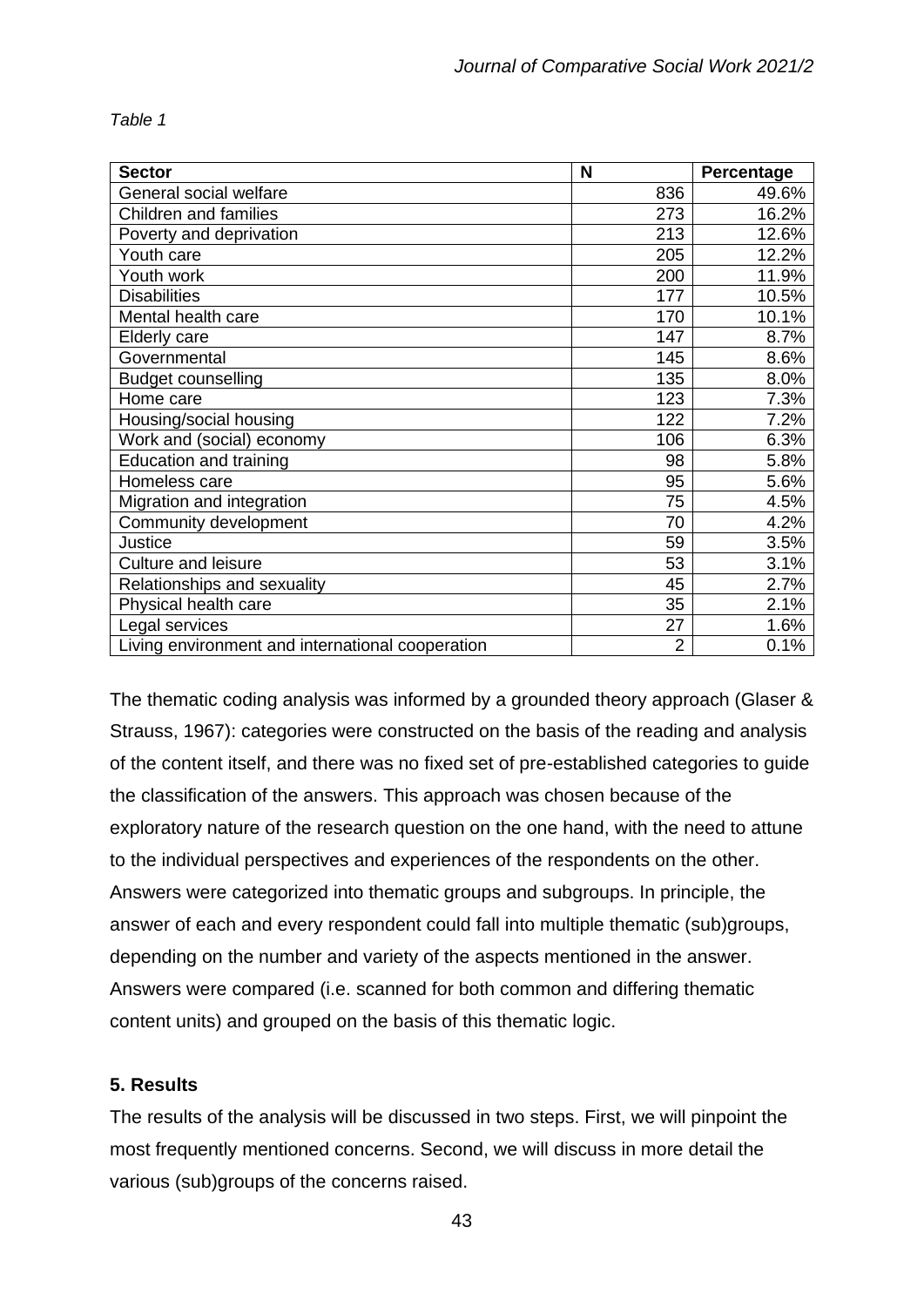# *5.1 Most frequently mentioned concerns*

A small number of very specific types of problems were prominently featured in the concerns mentioned by the respondents. Each of the following concerns was mentioned by one in five, or more, of the respondents who gave an answer to the question.

1) The type of concern mentioned most frequently, by far, pertains to problems of social isolation, shrinking social networks and/or (increasing) loneliness. More than one in three respondents (n=634, 37.6%) make reference to this type of problem as (one of) their greatest concern(s). Though frequently mentioned as a concern in its own right, very specific subpopulations are sometimes perceived to be at greater risk, e.g., clients with little or no social network to begin with, singles, elderly and youth in difficult home situations.

2) Secondly, there is a strong fear that the crisis will lead to (an aggravation of) mental, psychological, emotional or psychosocial problems. This concern is raised by more than one in four (n=445, 26.4%) respondents. As with the previous type of concern, clients who already have a history in this regard are believed to require special attention. In answers that also specify what problems will most likely occur, mention is made of anxieties (e.g. fear of contagion, germaphobia), depression and suicidal tendencies. Answers that specify (possible) causes of such problems point to the physical threats of the virus itself, negative effects brought about by health and safety measures in other domains of social life (e.g. loneliness, loss of income, job loss or unemployment, family problems), and the reduction or even cutting of the social networks that would normally play a role in a timely detection and remediation of such problems.

3) A third oft-mentioned concern relates to (increasing) financial problems (n=339, 20.1%). Again, clients who are already vulnerable financially are also often explicitly mentioned as being disproportionately at risk. Determinants that are believed to play a role here are loss of income, job loss or temporary unemployment, long term labour market effects (e.g. recession) and rising supermarket prices (e.g. as a side effect of hoarding practices). An accumulation of financial problems on the personal level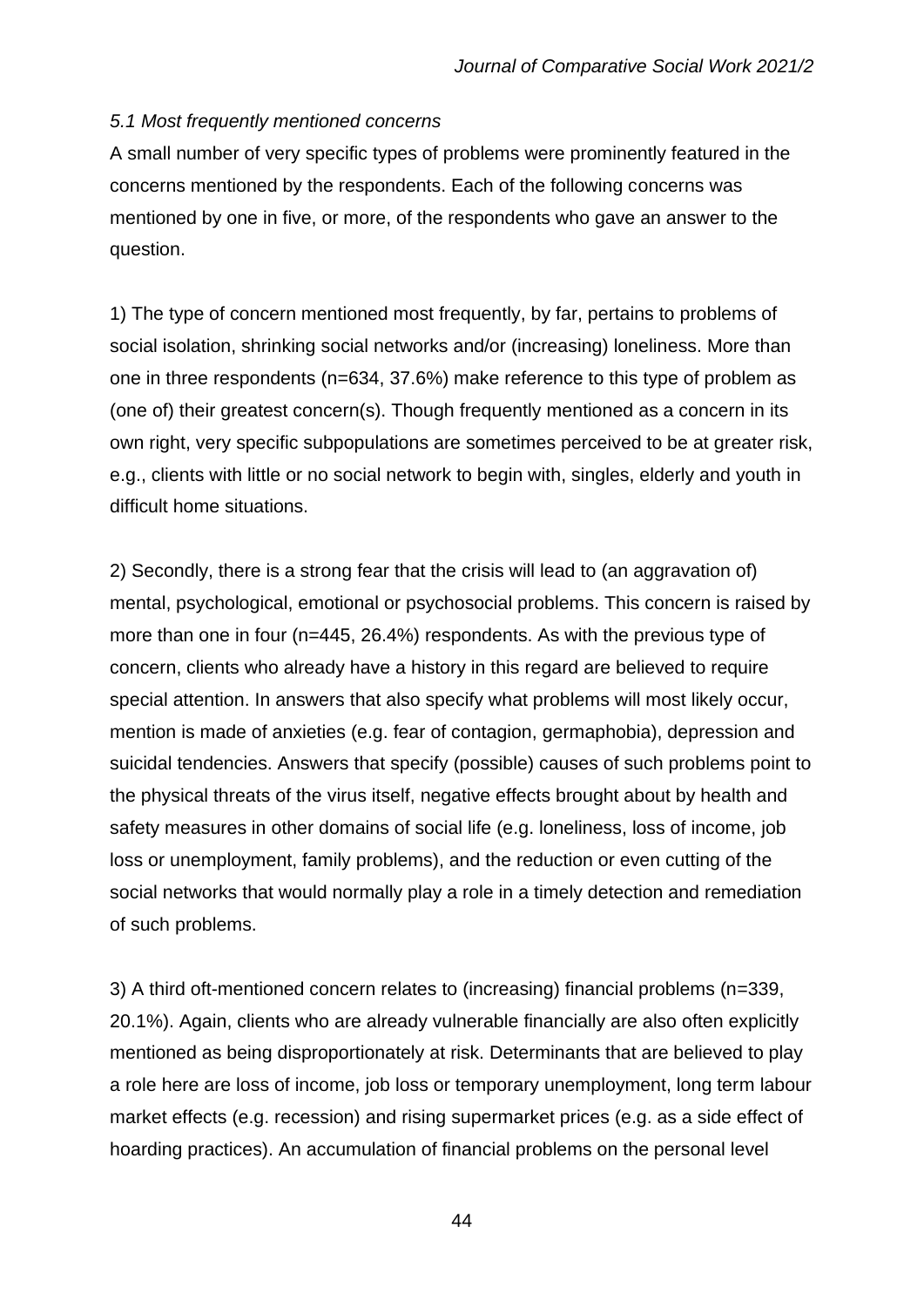may, in turn, potentially lead to the accumulation of debt, rent arrears, eviction and, in a worst case scenario, homelessness.

4) Fourthly, it is clear that many respondents (n=328, 19.5%) expect or fear an actual increase in family or relationship problems as a result of the crisis (e.g. partner conflict, partner violence, family conflict, family violence, neglect, child abuse or problematic educational environments). Here as well, personal or family history can be an additional source of concern. Nonetheless, new context factors include the increase of pressure on families (in terms of having to share a home space with family members more intensively, having to take on additional tasks of child care or home schooling as a consequence of the closure of schools and nurseries), new uncertainties that feed conflict over family visits or custody arrangements, and, again, a curtailing of the networks that possibly prevent and remediate such problems in a timely manner. Specific concerns also address the limited means of victims of violence to either escape their situation, or to call for help in ways that do not pose a direct threat to their personal safety.

Concerns that were mentioned by less than one in five respondents, but more than one in 10, highlight the impact of the crisis on children and youth (14.8%), the inability of people in need to get adequate help or support (11.5%) and the loss of transparency with regard to the lives of clients (10.9%). These will be discussed in more detail in the following paragraph.

#### *5.2 Categories of concern types*

As part of the analysis, answers were categorized into types of concerns. By identifying thematic commonalities between these types, a smaller number of six main (but thoroughly interrelated) thematic categories of concern types were constructed. The four most frequently mentioned types of concerns, referred to above, all relate to very specific, direct problems in the life situation of clients (5.2.3). However, problems with regard to the life situation only constitute one of these main categories, and, as a category itself, also comprises more concern types than the four dealt with above. Concerns are also expressed with regard to the relational dynamics vis-à-vis clients (5.2.1), problems with regard to communication more generally (5.2.2), problems particular to very specific vulnerable groups (5.2.4),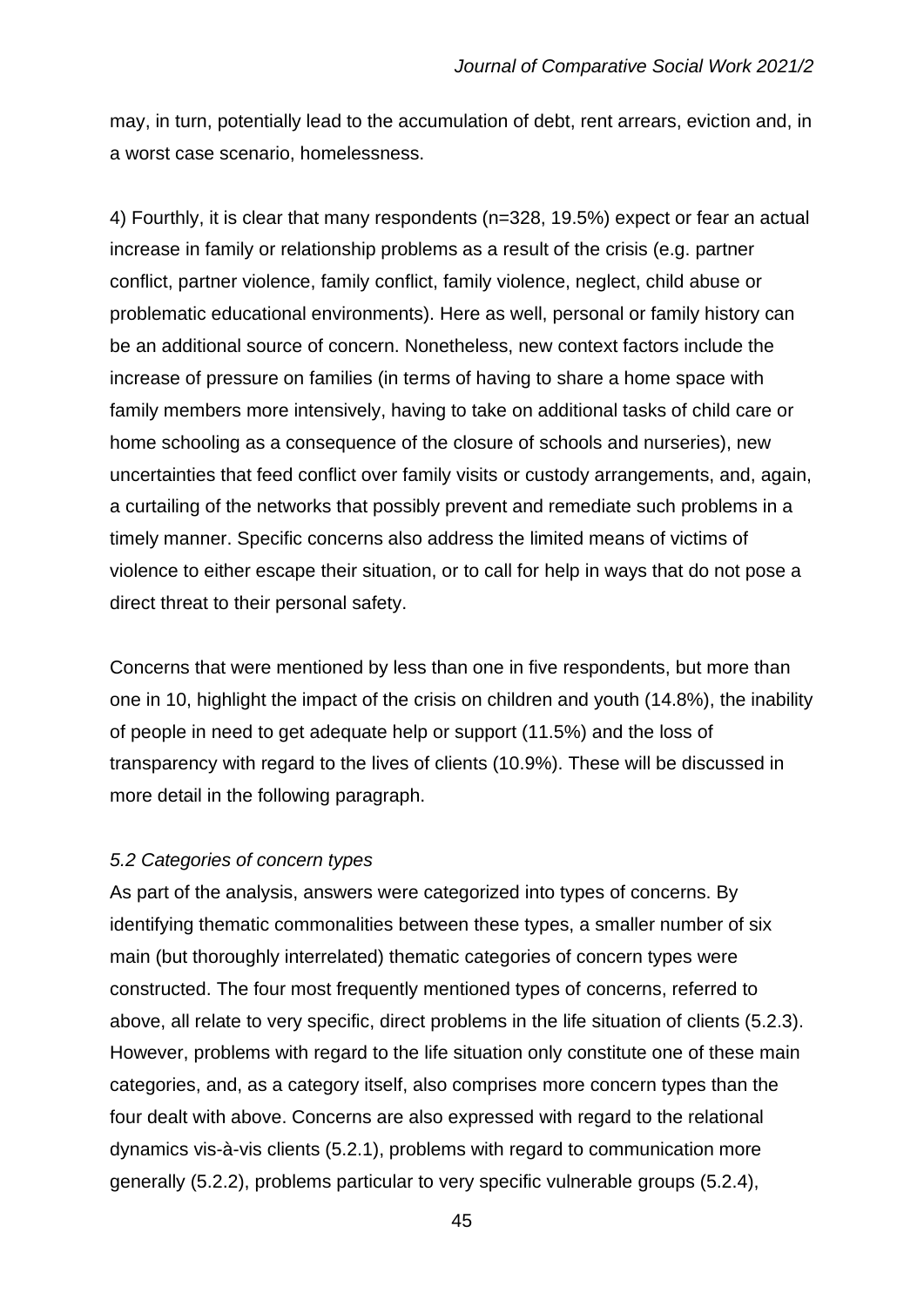problems with regard to the organization (forms and channels) of social service delivery (5.2.5), and, finally, concerns about the social work sector in the long run (5.2.6).

#### *5.2.1 Concerns with regard to relational dynamics vis-à-vis clients*

With regard to the relational dynamics vis-à-vis clients, three concerns in particular stand out in terms of their frequency. The first one is that clients may or do not receive adequate help or support anymore (n=193, 11.5%), regardless of what causes it (a decrease in the intensity of social service delivery, other changes in its organization, clients that cannot be reached anymore or drop out). The second one, and closely linked with this, is that the follow-up of clients is not or cannot be pursued in the same way anymore and/or that one loses sight of clients (n=183, 10.9%). Various mechanisms are brought up in connection; clients disappear under the radar, (professional and informal) social networks and thus opportunities for social control decrease due to health and safety measures and social workers lower the follow-up intensity or switch to other channels (telephone or online). Thirdly, explicit mention is made of the concern that clients do not initiate contact anymore (n=143, 8.5%), either because they postpone requests for help (because of other priorities or of an already present disposition to postpone such requests), because they do not know whom to turn to or because they (sometimes wrongfully) assume that social workers or social services have stopped working.

Most other answers in this main category also refer to the loss of client contact or the standstill in assistance programmes. Clients being unreachable is a particularly important point of concern (n=53, 3.1%), as is the lack of progress in current trajectories (n=68, 4.0%) of various kinds (integration of new citizens, employment, restoring family relations, etc.). The limited accessibility and/or functioning of certain services since the beginning of the crisis (n=30, 1.8%) is perceived to be an issue, but, even more so, new difficulties in the collaboration and/or cross-referral between organizations or services, often resulting in administrative problems or backlogs (n=48, 2.8%). Concerns are also raised about admission or intake stops, and the cessation of inquiries giving access to important rights (n=10, 0.6%), as well as the growth of waiting lists (n=17, 1.0%).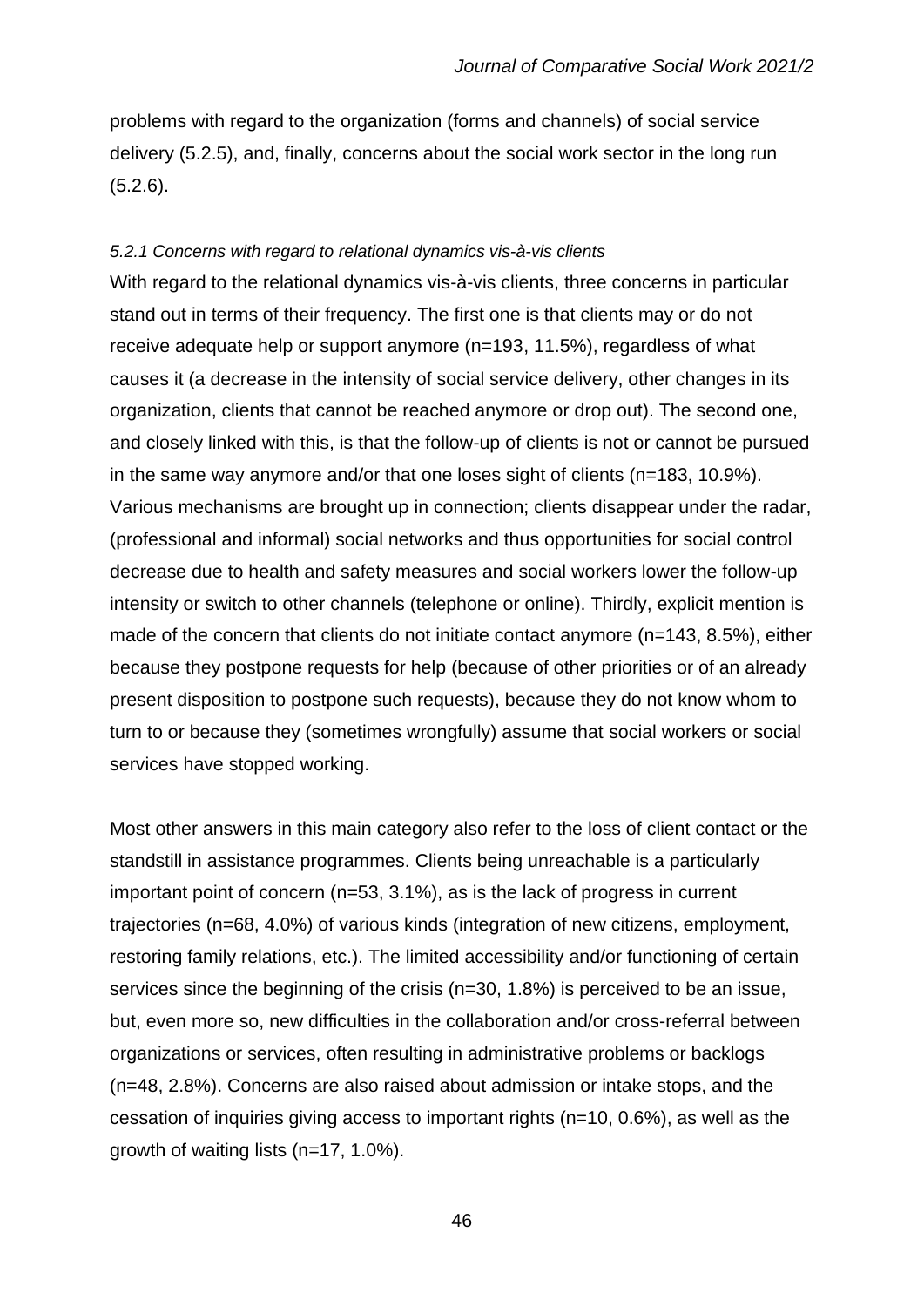A final subgroup of concerns within this category instead thematizes the effects on the part of the client. One such major concern is that clients will (eventually) drop out (n=45, 2.7%) for one or more reasons: because the crisis prompts them to shift their own priorities, because there is a lack of continuity in efforts to engage clients and/or because they become demotivated (e.g. by lack of progress). Other respondents fear adjustment difficulties when programmes will restart (n=42, 2.5%), e.g., because certain skills will have deteriorated over time. A final concern in this subgroup refers to the negative impact on the quality of the relationship with the client or the trust necessary for programmes or treatments to succeed (n=44, 2.6%). For example, clients might think that their case or problem is not being processed, or they might feel abandoned altogether. Some respondents mentioning trust issues liken it to the lower intensity of social service delivery itself, and/or changes in the communication media used in client contact.

# *5.2.2 Concerns with regard to communication, communication skills and communication media*

A second main category of concerns pertains to communication problems. These concerns are partially raised in the context of relational dynamics vis-à-vis clients (5.2.1) and forms of social support (5.2.5), but touch upon other aspects as well. In particular, more, two subgroups of concerns can be discerned.

Firstly, respondents are worried that crucial information about the crisis and related policy measures do not reach certain clients, that this information is not understood correctly and/or that the media literacy of certain clients is inadequate (n=59, 3.5%). Specific subpopulations are often mentioned as being more likely to miss out on crucial crisis information, namely foreign language speakers, homeless people, psychologically vulnerable people and youth. Somewhat related is the fear that certain (groups of) people do not take health and safety measures very seriously and/or do not or cannot fully comply with the concomitant laws and decrees (n=70, 4.2%). Several risks lurk in the background: the physical health of others and themselves might be at stake, people might get in trouble with the law, and it might engender or reinforce negative stereotyping of certain groups. Here as well, specific subpopulations are believed to run greater risks in one or more dimensions: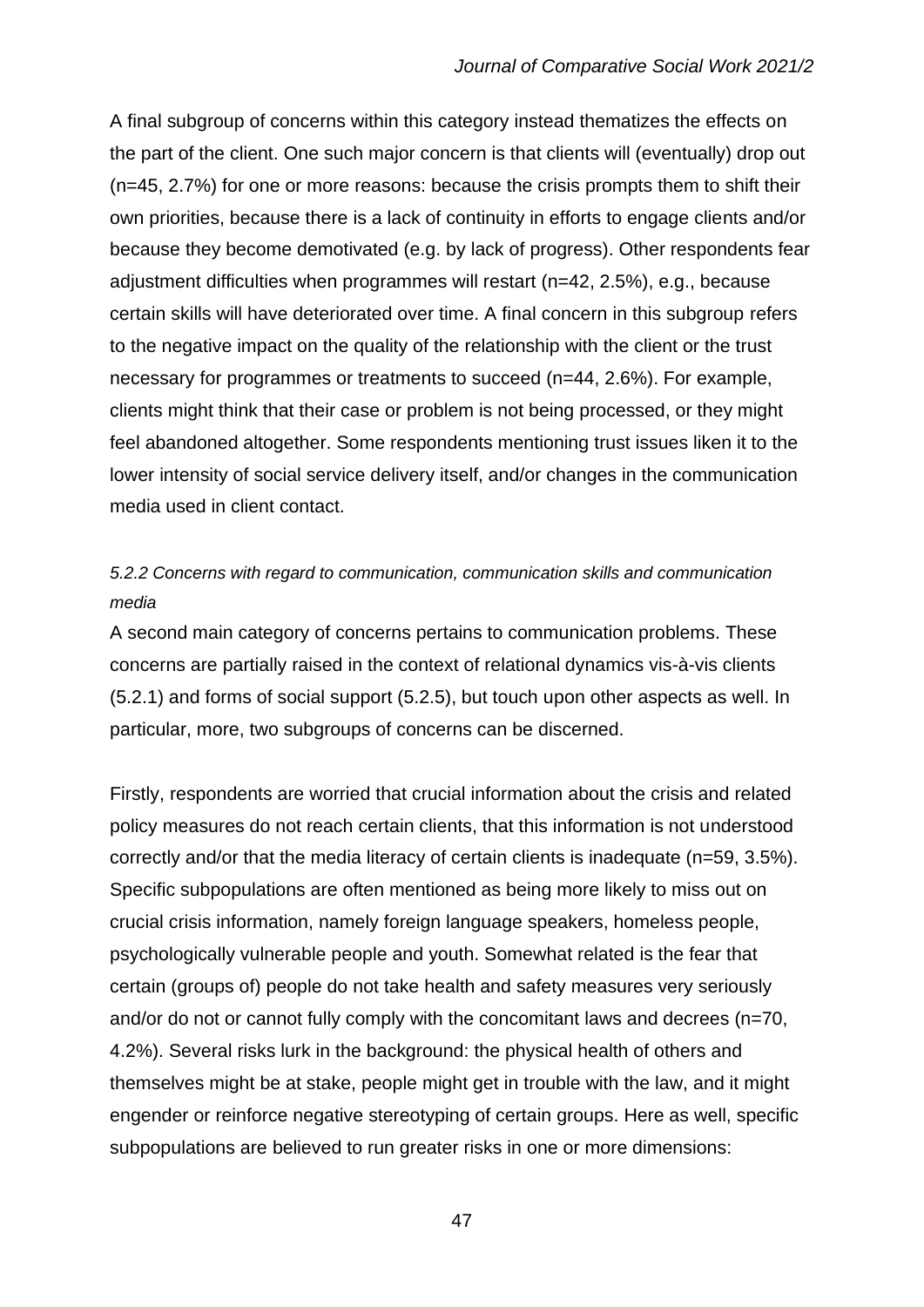refugees, homeless people, psychologically vulnerable people, people with addiction problems, elderly and youth.

A second subcategory related to communication more explicitly focuses on digital exclusion (n=56, 3.3%). This is mentioned in connection with the (in)accessibility of important crisis information (see above), but, more frequently so, in connection with the problem of unequal access to the tools (both in terms of the hardware and skills) needed to accommodate the shift made by schools to distance learning (see also 5.2.3). In turn, this may exacerbate differences and (learning) gaps between children of various backgrounds. Access to digital tools is also problematized against the background of the government restrictions put on offline social encounters, as well as the background of the (partial) digitalization of social service delivery and administration. Not every type of client will reap the benefits of this shift towards digital channels, so it is feared.

#### *5.2.3 Concerns with regard to the life situation of clients*

The most important concerns with regard to the life situation of clients were already discussed in the first part of the Results section. Although very specific types of problems were mentioned there (loneliness, psychological problems, financial difficulties and family and relationship issues), not all respondents expressed themselves on very specific life dimensions. To the contrary, quite a substantial number (n=121, 7.2%) wrote about clients risking general deterioration, further escalation and/or an increase (in the number) of problems. Equally cross-cutting potentially various dimensions are concerns about the problematic self-reliance of clients (n=35, 2.1%), i.e., clients who either cannot solve their problems or wrongfully assume that they can do so, but making them worse in the process (e.g. the risk of falling among elderly). Nonetheless, four groups of subcategories can be distinguished, and pertain to more or less distinct domains of life: 1) concerns about physical health and safety; 2) concerns about family and education; 3) concerns about mental health issues more generally, and 4) concerns about various dimensions of poverty.

1) Not entirely unexpected, the physical health of clients (n=151) is a very important concern for respondents. Almost one in 10 respondents (9.0%) who answered the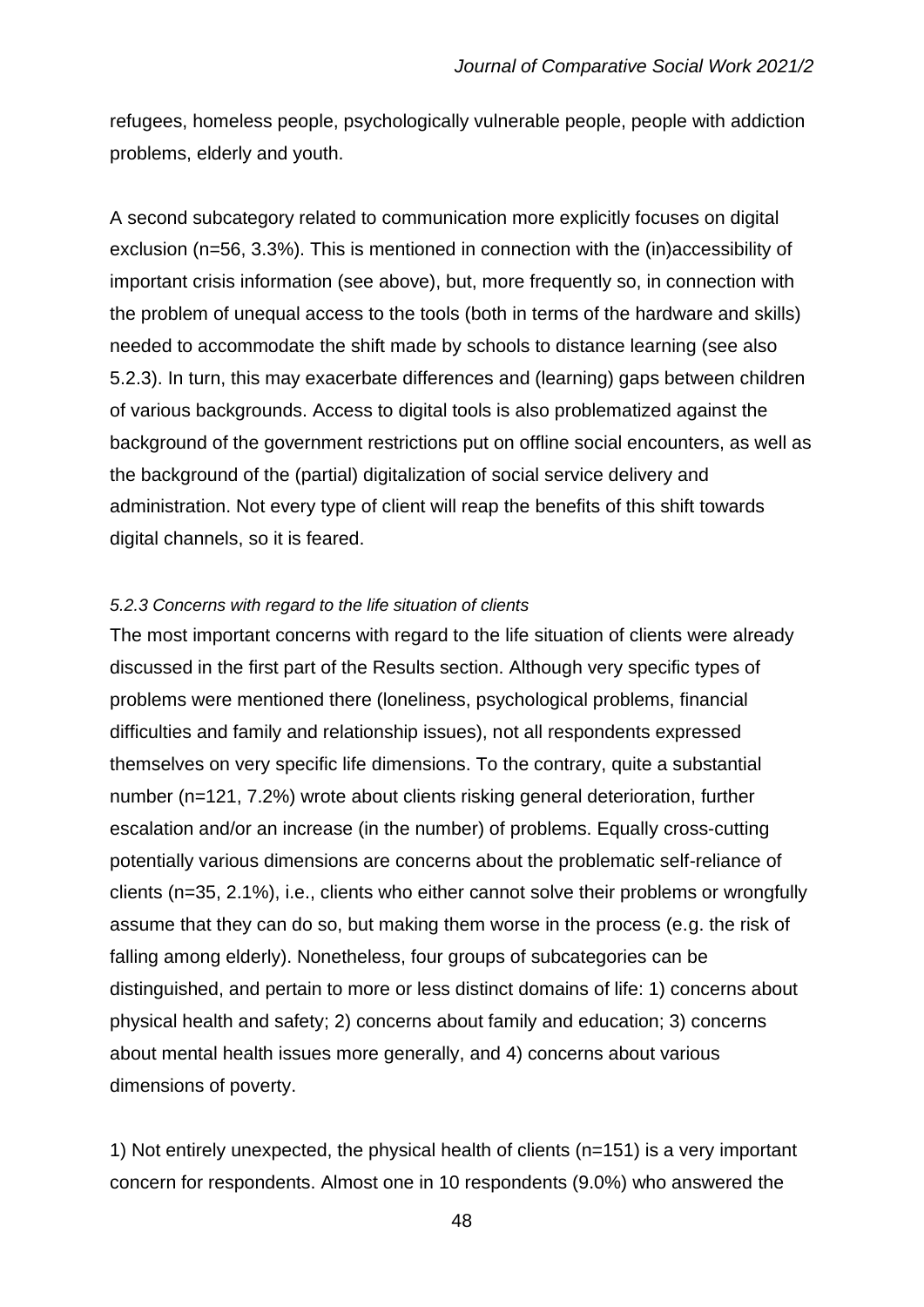question about their greatest concerns mentions something about health and safety in the physical sense. First and foremost, clients risk contracting the virus, either through contact with social workers or because they do not comply with health and safety rules. Apart from that, concerns target (the deterioration of) physical health problems that escape early detection (because requests for help are postponed, or because informal care has diminished). Highly specific groups are mentioned more often in relation to such physical risks, e.g., the homeless, the elderly, people suffering from chronic illness and singles or people with little or no social network. A lack of self-care or an unhealthy lifestyle (n=38, 2.3%) is a different, albeit related, problem clients may run into.

2) Despite family violence being a major point of concern (see above) in its own right, families deserve attention for other reasons as well. Respondents see and fear increasing pressure on family life more generally (n=100, 5.9%), resulting from an intensified co-presence of family members (in sometimes inadequate housing situations), additional child care responsibilities and home schooling support, often in combination with teleworking. In various responses, such circumstances are indicated to be a breeding ground for conflict or violence. In relation to this type of circumstance, many respondents also fear an increase in parenting problems and/or an outright neglect of children (n=41, 2.4%). Learning difficulties, educational setbacks or developmental problems in children (n=118, 7.0%) might also ensue. Factors reported to be conducive to this include the difficult combination of teleworking and child care or home schooling, digital exclusion (see above) and the limited skills of some parents to help their children with school work (e.g. foreign language speakers). Yet, educational setbacks can also hit adults themselves (n=32, 1.9%), e.g., those who are learning Dutch, and who have classes cancelled and exercise opportunities curtailed by lockdown.

3) Concerns about social isolation and loneliness on the one hand, and mental, psychological and psychosocial stability on the other (see above) belong to a broader category of mental health issues, which include other but related concerns as well. In line with the risks involving social isolation, there is a group of concerns that specifically highlight problems ensuing from a decrease in contact between family members in some cases (n=76, 4.5%). This concern is expressed, for instance, in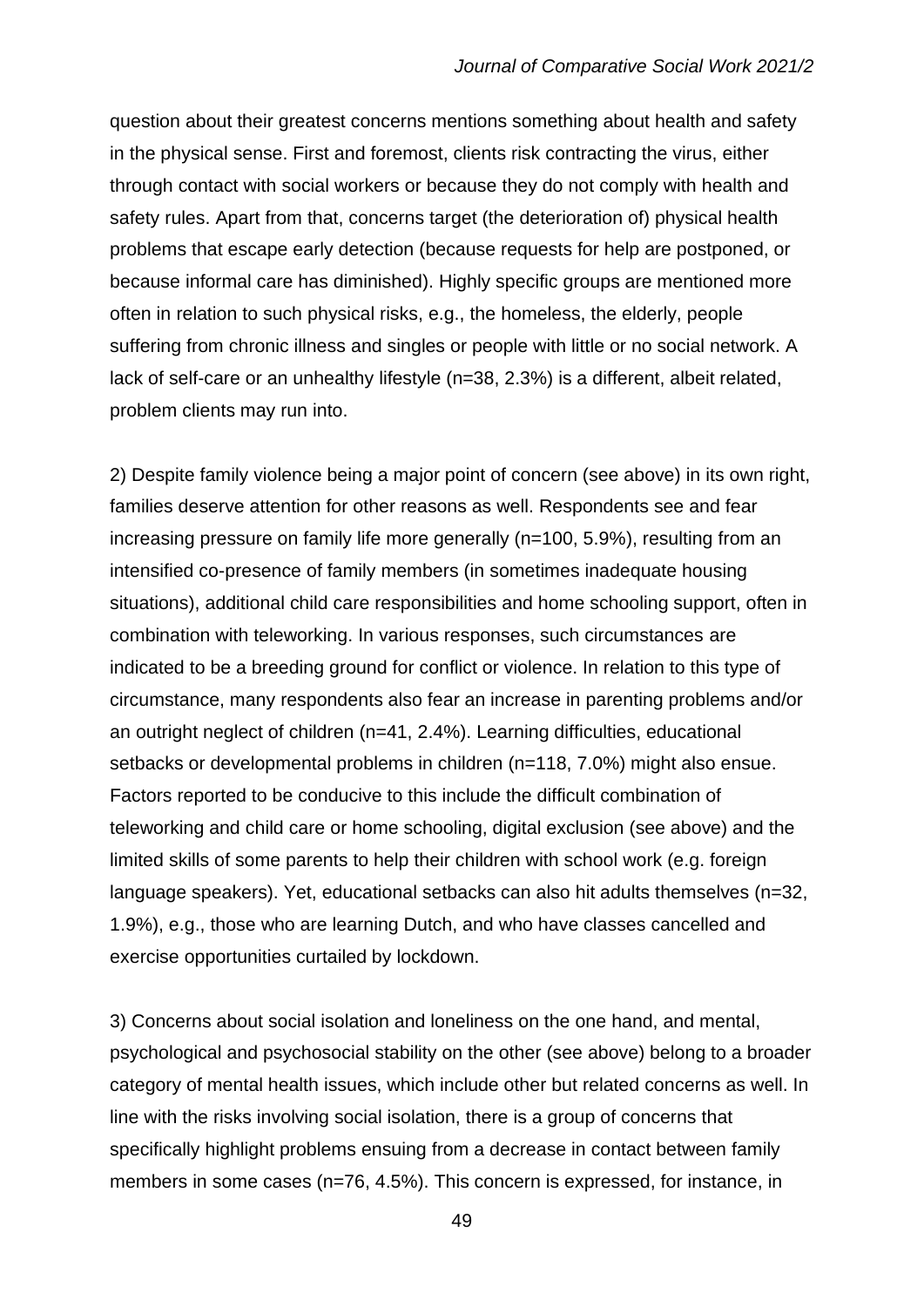relation to the precautionary measures taken in residential settings (youth care, disability sector, elderly care and prisons), but also in relation to foster care. Especially in cases where relationships are already frail (e.g. in the context of attachment problems or relationship recovery programmes), this can be expected to have a negative impact.

A further subgroup of mental health issues concerns the effects of the disruption of routines, regular activities and social events. Firstly, there is the lack of structure or daily activities, and/or the risk of boredom (n=118, 7.0%). This is a concern targeted not only at school age children and youth (see above), but also at psychologically vulnerable people, people suffering from addiction problems or people with disabilities. In this context as well, precautionary health and safety measures taken at (semi-)residential settings can pose problems (e.g. the cancellation of group activities). Along the same line, respondents deplore the curtailing of leisure activities, cultural events or religious gatherings (n=13, 0.8%). Many respondents also explicitly fear an increase in addiction problems (alcohol, drugs, medication, gambling and gaming among children and youth) (n=96, 5.7%). This risk is not exclusively discussed in relation to the disruption of routines and activities, but, equally, in relation to other mental health problems (e.g. as a consequence of depression) already mentioned.

Concerns also thematize the risk of demotivation and/or decreasing the resilience and carrying capacity of clients (n=64, 3.8%). As mentioned earlier, some social workers consider the decrease in motivation as an important cause in the dropout of clients. Closely related, concerns arise with regard to feelings of desperation among clients, the sense of a lack of perspective and/or feelings of uncertainty about the future (n=45, 2.7%). Still others primarily fear anger among clients, increasing conflicts, public nuisance problems and criminal or other behavioural problems (n=63, 3.7%), problems that may, in turn, cause or reinforce negative stereotypes about certain groups.

4) A final subcategory of concerns regarding the life situation of clients revolves around various dimensions of poverty. As previously described, increasing financial problems form a major concern, mentioned by one in five (n=339, 20.1%)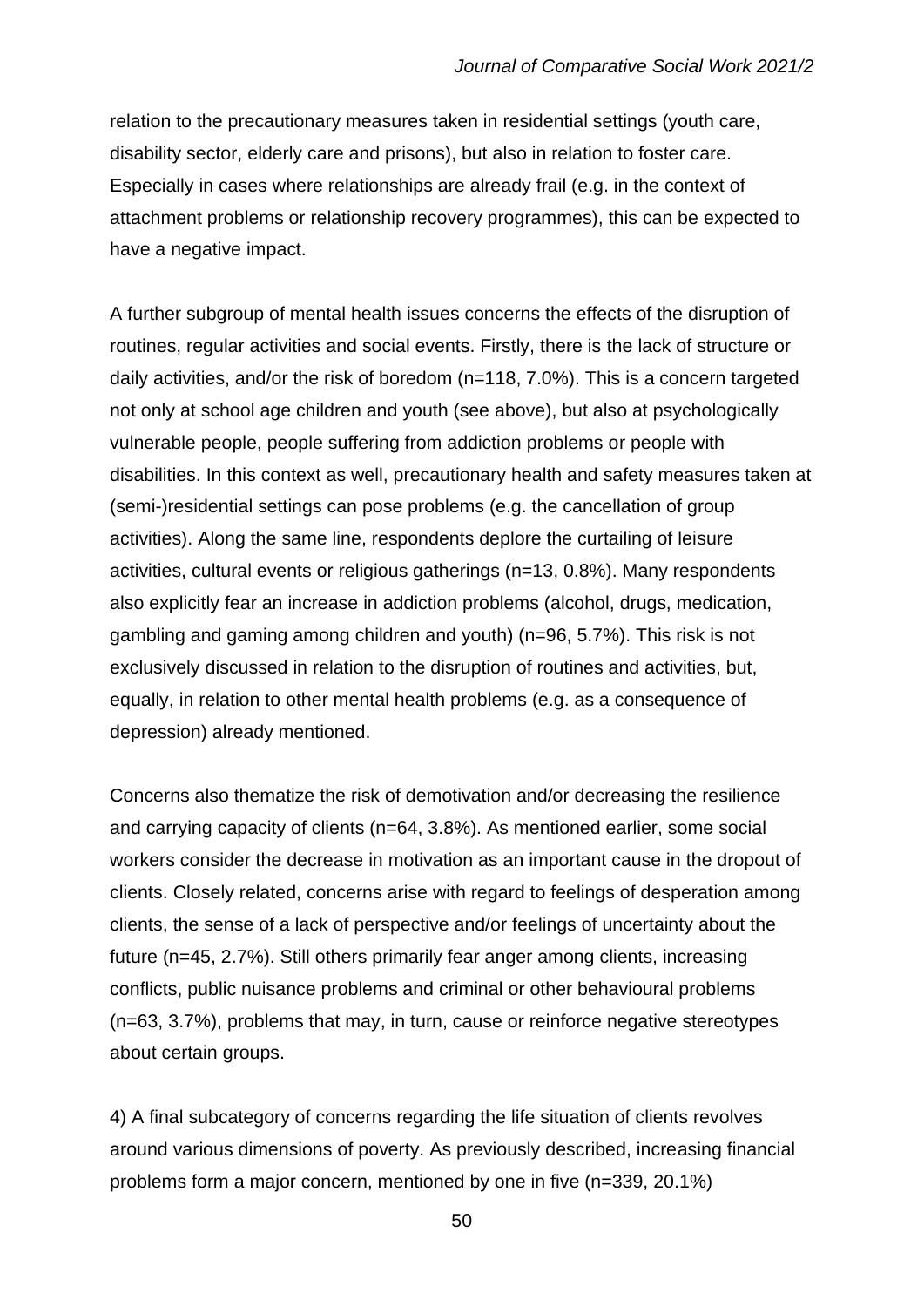respondents. Somewhat more generally, respondents write about increasing poverty, the increasing gap between rich and poor and/or the gap between vulnerable and non-vulnerable groups (n=51, 3.0%). As far as specific dimensions are concerned, decreased access to work is considered to be an especially worrying evolution (n=107, 6.4%): (temporary) job losses, less opportunities for illegal work, a standstill in the recruitment of new employees, the bleak outlook of a long-term economic crisis and a concomitant struggle for scarce jobs. Housing problems are a further issue. Part of the comments on housing emphasize problematic housing situations (n=84, 5.0%): some people live in too small a place, live in a place that has serious shortcomings in terms of quality or experience problems in the search of a new home (e.g. because of the prohibition on viewing tours). Often mentioned in connection with financial problems and rent arrears, respondents fear a lack of protection against evictions, homelessness or problems with residence status (n=20, 1.2%). In addition to housing and finances, concerns also exist about possible administrative problems of clients (n=51, 3.0%), either because tools or (digital or other) the skills of clients are inadequate, because follow-up is (partially) lacking or because alternative ways of communicating (e.g. by telephone) are insufficient in light of the actual help needed by the client. Last but not least, access to food is a concern, and access to affordable and/or healthy food more in particular (n=26, 1.5%).

#### *5.2.4 Problems faced by specific groups*

There are several types of social groups or profiles that respondents often explicitly mention as subjects of specific concerns. In part, this reflects the problems raised in the contexts of the various life domains (5.2.3). For example, the fact that children and youth (n=249, 14.8%) are mentioned so frequently as a vulnerable group is connected with the many accounts raising a negative impact in terms of problems within the family, parenting problems and neglect, a lack of structure and routine, educational setbacks, lockdown-related challenges in residential youth care, etc. A similar logic applies to people without a network, singles or people who were already isolated or lonely (n=71, 4.2%), to families or home situations that already carry a history of relational difficulties (n=65, 3.9%), to people with psychological or psychiatric problems (n=61, 3.6%), to the elderly (n=43, 2.6%), to people who already suffer from addiction problems (n=39, 2.3%) or to people or families who are already vulnerable financially (n=36, 2.1%). In responses that highlight the vulnerability of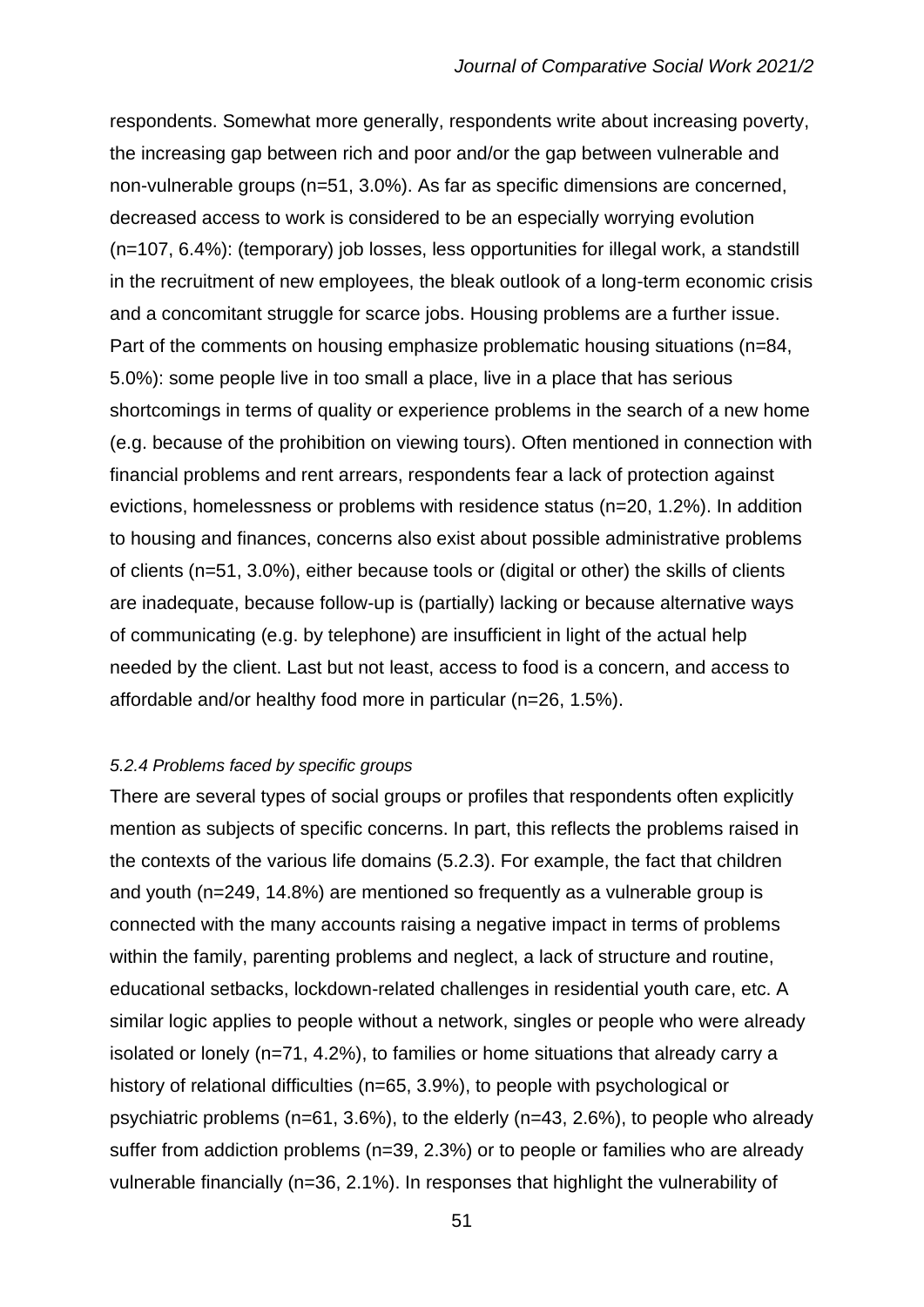such groups, an explicit link is very often (but not always) made to the type of problems one may expect given the vulnerabilities already known.

However, for other frequently mentioned groups concerns cover a wider range of problems. For instance, foreign language speakers (n=33, 2.0%) are less likely to understand and correctly interpret crucial information regarding the crisis, they are more likely to face difficulties in helping their children with school work, and often already have smaller personal networks. The homeless (n=25, 1.5%) as well are more difficult to reach in terms of crisis communication, are possibly confronted with decreasing numbers of (temporary) accommodation places and with new restrictions in access to drop-in centres (providing basic services in terms of care and information) and risk trouble with the law because of self-isolation problems. The vulnerability of people with disabilities (n=25, 1.5%) is linked to both the elevated physical risks (e.g. including the visually impaired who might experience trouble estimating the extent to which they comply with social distancing rules) and developments and decisions within the (semi-)residential settings (see 5.2.5). (Illegal) immigrants and refugees (n=17, 1.0%) have little access to rights and benefits altogether, see moonlighting opportunities curtailed by lockdown measures, run into an inaccessible housing market and face prolongation of the processes evaluating their status and that of family members. Lastly, prisoners (n=13, 0.8%) are exposed to a high risk of contracting the virus (once it has entered the facility), have to deal with radical restrictions on family visits, have little access to means of communicating with their loved ones and are confronted with substantial delays in the context of release and societal re-integration procedures (delays in the justice system, stagnation in labour and housing markets).

#### *5.2.5 Concerns with regard to forms and channels of social service delivery*

A fifth important category of concerns derives from the changes in social workers' ways of operating since the beginning of the crisis, changes initiated following health and safety regulations issued by governments and organizations.

The most frequently mentioned concern in this category has to do with the problems caused by the loss of personal or face-to-face contact with clients (n=127, 7.5%). Firstly, it is feared that those specific clients, who have little digital skills and limited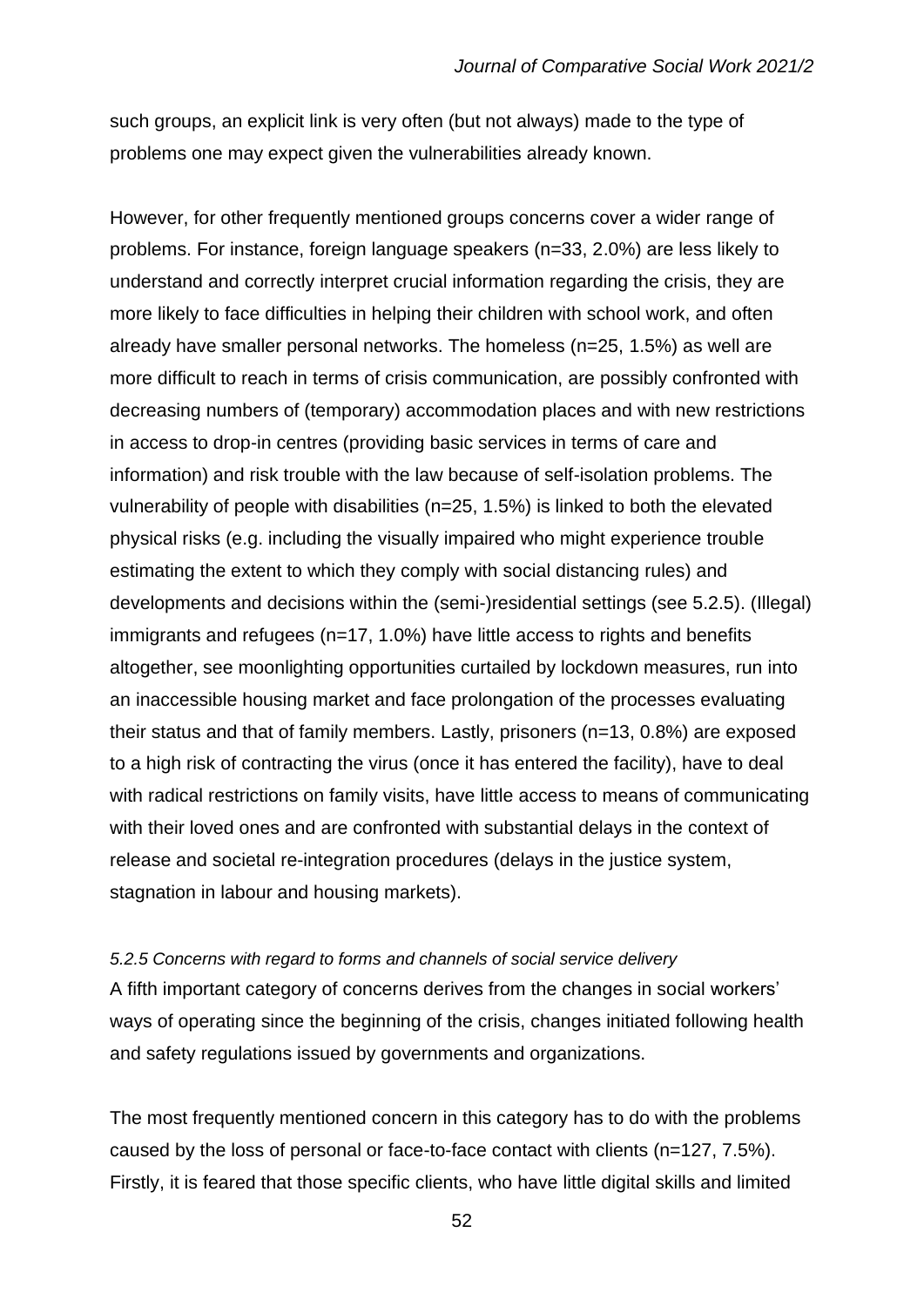access to digital tools will be disadvantaged. Secondly, face-to-face contact would make it easier to build up and maintain a relationship of trust. Thirdly, there is an element of control in face-to-face contact; on the one hand, it is believed to be an effective way to activate clients when necessary, whereas on the other its non-verbal dimension is often crucial to help construct a reliable picture of the client's situation. Fourthly, the loss of face-to-face contact also compromises the effectiveness of certain kinds of practical aid, thereby making it more difficult to explain and show things to clients. Lastly, questions remain as to what is and what is not allowed online in terms of compliance with privacy regulations.

A second major concern with regard to social service delivery is the decrease in house calls, the reduction of home care services and a decreasing presence of social workers in communities and on the street (n=81, 4.8%). The reasons for concern run parallel to those of the loss in face-to-face contact, as an important part of the life situation of vulnerable people will escape from view, and the necessary help following physical, psychological and/or relational crises will either come too late or be inadequate.

A third subgroup of concerns pertains to problems in residential facilities (n=73, 4.3%). Firstly, clients residing in such settings (e.g. nursing homes, residential youth care facilities, facilities for people with disabilities, mental health institutions and prisons) have a higher risk of contracting the virus given the density of such places, and because of (initially) insufficient supplies of personal protective equipment (PPE). Secondly, and especially voiced in relation to the youth care and disabilities sector, there are difficult choices to be made; clients either stay in the facility without (faceto-face) contact with their social networks, or they leave the facility and move to a context without professional support. In the former instance, psychological or behavioural problems are to be expected (e.g. runaways in youth care), while in the latter, the transparency of clients' situation will possibly diminish, a lack of structure will be likely, informal caregivers will risk becoming overburdened and difficulties may arise in the process of restoring the relationship of the client with the organization afterwards. Finally, admission stops (e.g. in youth care or mental health facilities) will have a detrimental impact on new clients in need of urgent help.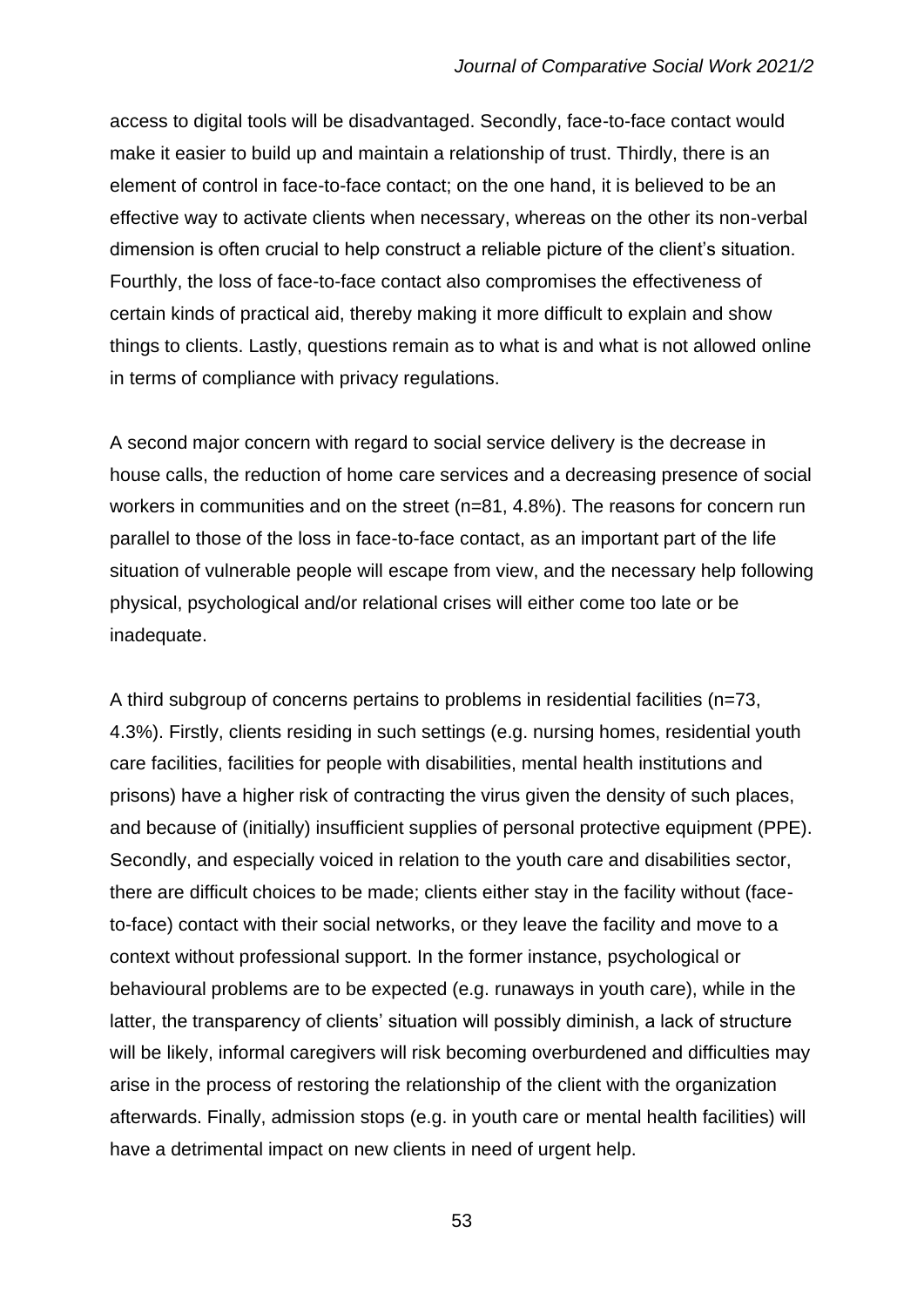A fourth subgroup of concerns in this category applies to semi-residential facilities and local social services offices (n=39, 2.3%). Concerns are rather similar to the ones encountered in relation to residential and mobile care services. When clients do not (or cannot) drop in anymore, chances are real that they are cut off from the sometimes urgent help they need (e.g. the homeless, victims of family violence), that they will encounter problems in terms of daily routine and structure (homeless, youth care, persons with disabilities, psychologically vulnerable people and people with addiction problems), and that informal caregivers will have to carry a much heavier burden.

A fifth and last subgroup of concerns in this category thematizes the role of personal networks of care and support. The limitations in the carrying capacity of informal caregivers (n=33, 2.0%), already touched upon above, are mentioned as an important problem in its own right. It logically results from the changes in mobile and (semi-)residential service delivery following lockdown. In contrast, some respondents also fear the implosion of informal care altogether, or of personal care or support networks more broadly (n=31, 1.8%), particularly in regard to persons who live independently, but are nonetheless dependent on such networks because of very specific vulnerabilities.

## *5.2.6 Concerns about the social work sector*

In response to the question about the greatest concerns with regard to clients, many respondents also express their worries about their own jobs and work sector in the medium and long term. The most important one belonging to this category is the expectation that the workload will increase substantially after the crisis (n=34, 2.0%). Multiple reasons come into view: the influx of new clients and cases, the extra effort needed to control the damage caused by a standstill or deterioration in the life situation of clients and to deal with new types of pressure following the digital or mobile accessibility of social workers. Furthermore, it is feared that in the long run the consequences of the crisis will culminate in a structural underfunding of the sector (n=13, 0.8%). An economic recession will eventually lead to budget cuts, which in turn will put a further strain on the sector and its resilience in the face of future challenges.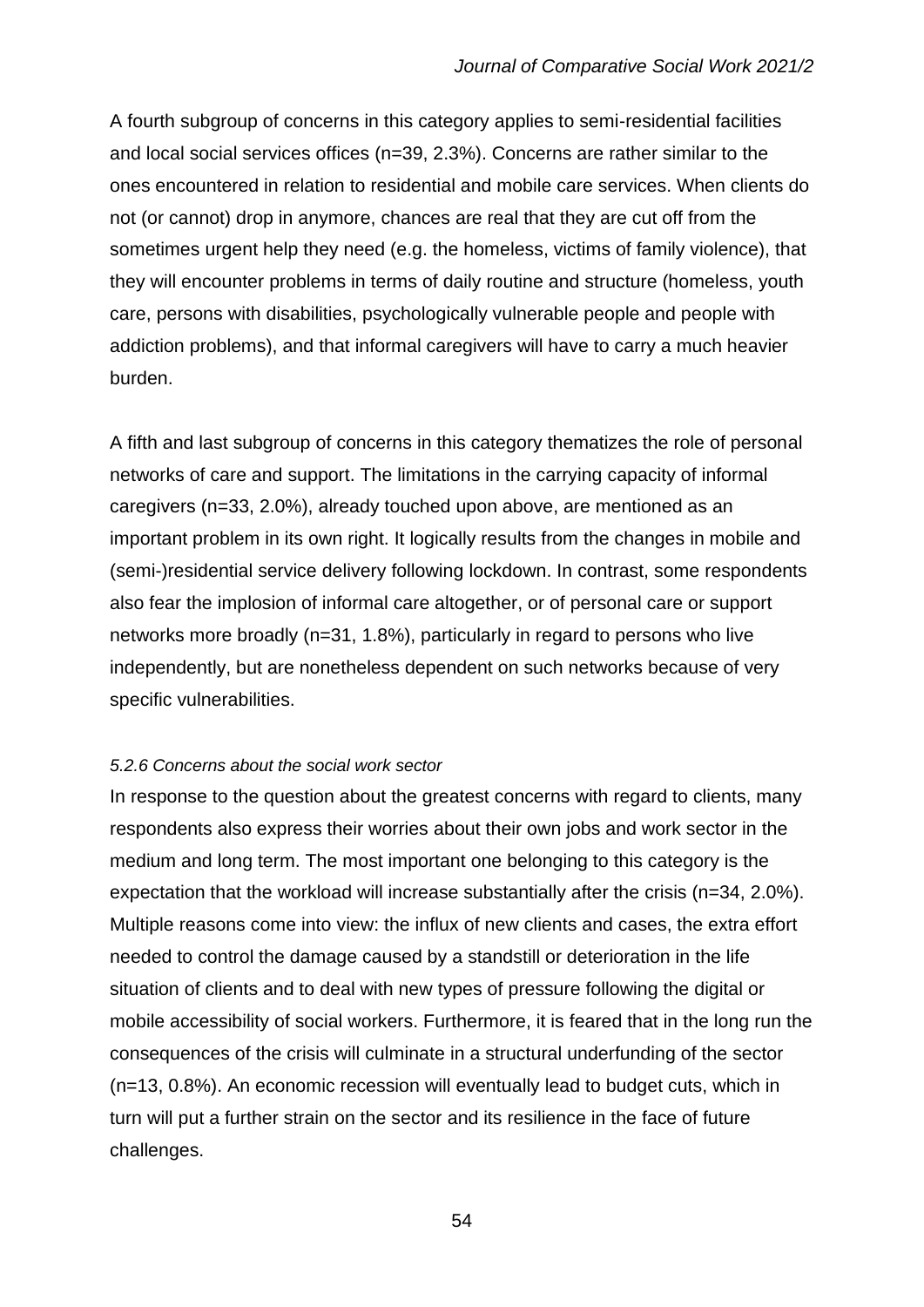#### **6. Discussion and conclusion**

In this article, we have attempted to provide a detailed overview of the primary concerns social workers have with regard to their clients since the beginning of the crisis. When drawing the threads together, while taking account of the interrelations between the categories of concerns, three main types of mechanisms can be distilled, all perceived to be playing a crucial role in the increasing vulnerability of social work clients. First, crisis has a direct impact on the level of the individual client, on his or her physical health, mental health, material and/or relational environment. On this level, individuals are already differentially exposed to different types of risks. Second, crisis conditions have substantially changed the functioning of numerous societal domains or systems (family and personal networks, education, economy, work, housing, administration, health care, information and communication technology, etc.). The individual lives of clients are shaped by the way they are included in or excluded from each of these domains. Again, because of different societal 'starting positions', individuals will be differentially impacted by such crisis conditions. Moreover, a change in these societal context factors may in turn have an impact on the physical or mental status of individual clients, their relational situation or material environment. Third, social work and social services are greatly affected in their ways of working. This is yet another route to vulnerabilization, because social work operates at the very nexus between the individual lives of clients and their (re)inclusion in various domains of social life (Schirmer & Michailakis, 2015). As the relationship with the client changes, so does the success rate of social work interventions (partly as a cause of that, partly as an effect). Added to that is the fear that the crisis will hit the sector (and, thus, its clientele) doubly hard in the near future, presuming an accumulation of 'old' and new clients at the gates of various social services on the one hand, and budget cuts following economic recession on the other.

However, some caution is in order when interpreting the results of our study. Without a doubt, an important part of these concerns is very legitimate, in the sense that 'fears have come true' along the lines of the predictions made by respondents. Other concerns may not have crystallized (yet) in real downward spirals in the same way. Furthermore, some legitimate concerns may not have risen at all, or at a much later point in time, because of (secondary) processes or mechanisms not (yet) accounted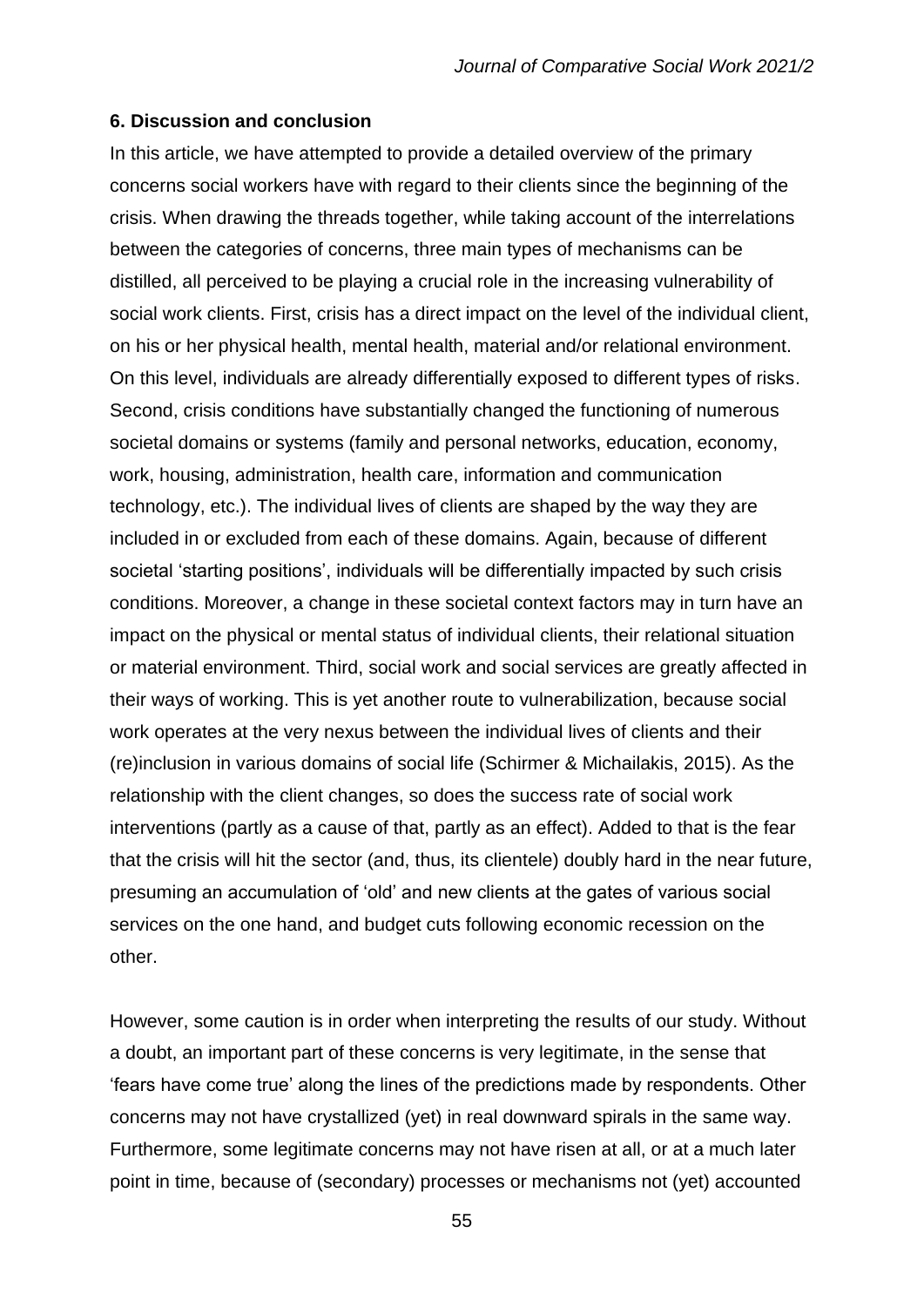for at the time of the survey. In sum, a precarious link exists between concerns voiced on the one hand, and actual processes or mechanisms in the real lives of clients on the other. They do not fully coincide (see also Whittaker & Taylor, 2017 on the perception of risks by social workers). In addition, by probing for concerns about clients more in general, strictly speaking, no clear distinction can be made between the type of fears that are or are not (yet) informed by the observation of events unfolding in the lives of clients.

Even so, this does little to undermine the value of these findings in light of the possible answers to the crisis' impact. On the one hand, very similar signals emerged from the early international collection of country reports edited by Dominelli et al. (2020). On the other hand, a substantial number of concerns have proven to be very legitimate indeed, when comparing them to some of the figures and metrics that have been published since the collection of the data for this study, and that were referenced in the second part of this article. Epidemiological conditions have again changed considerably in the meantime, as new variants of the coronavirus have spread rapidly in the UK, Brazil, India and elsewhere, putting additional pressure on the distribution and administration of vaccines worldwide. These new conditions have generated new issues and inequalities within and between countries. But although circumstances change continuously and amount to significant differences internationally (for reasons of geography, social-economic conditions, policy response, etc.), this does not mean that challenges from the 'first wave' have disappeared altogether, or that crisis-related concerns of social workers are strictly country-specific. The results of this study have implications on the levels of practice, policy and research.

On the level of practice, concerns not only require social workers to supplement their usual toolbox of methods with new (online, outreaching,…) ways of working, but also to differentiate methods according to the specific needs of clients. It is of paramount importance that social professionals remain accessible, available and be able to play their role as a key node or hub in the networks of their clients, especially in cases where some form of harm (physical, mental, relational and material) may be expected as a result of individual networks becoming smaller or connections with societal institutions more frail. At the same time, however, these efforts risk being at the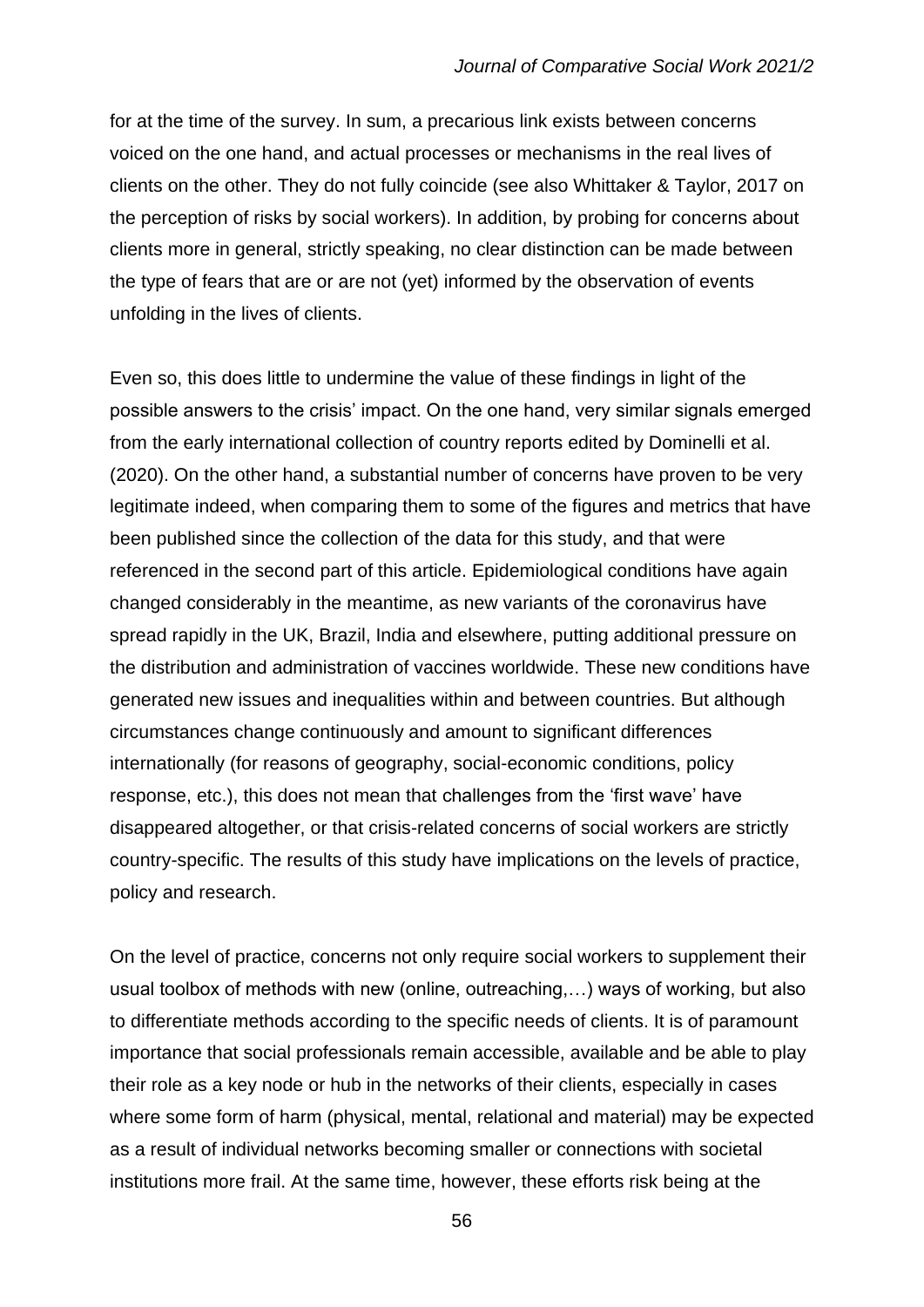expense of social work advocacy and the visibility of social work in the wider social and political field. This work is equally important in order to meet the needs and protect the rights of clients and specific groups in a more structural manner, and, thus, to prevent similar future crises from having as detrimental an impact as the current COVID-19 pandemic. A major challenge lies ahead in balancing the more complex demands of the job with the need to avoid drowning in a sea replete with expert voices from numerous domains, all claiming legitimate expertise about the crisis.

It is self-evident that policymakers should stay attuned to the needs and concerns of social workers. Firstly, because they are an important antenna when it comes to the (potential) effects of policy, the way it affects individuals and groups, and this in both crisis and non-crisis periods. Many of the issues and bottlenecks, in Belgium as presumably elsewhere in the world (e.g. Dominelli et al., 2020), are not perceived as new, but as having become more pressing (e.g. waiting lists, affordable housing, the reintegration of ex-inmates,…). Therefore, crisis management is necessary but not sufficient to tackle the challenges at hand and build in resilience against future crises. Secondly, and relatedly, it is important that social workers get the space they need to play their role in the lives of their clients, not only in terms of the funding of the sector more generally, but also in terms of the laws and decrees issued in the context of public health concerns, legal frameworks that are able to accommodate new ways of working (online help, privacy, teleworking, etc.) and the accessibility of mental health services for social professionals. Thirdly, both nationally (and/or regionally) and locally, an active role should be reserved for governments with a view to facilitating the continuity of social services, continuity in the flow and the exchange of information (e.g. case processing) between institutions and organizations, and to coordinating cooperation within and between social work (sub)sectors to adequately deal with the most urgent needs in the field.

Our study also sheds light on the role research can play in all this. Broad field surveys, such as this one, are able to capture a substantial part of the complexity of the current issues in social work. To take stock of concerns in this way, we believe, is not only absolutely crucial for well-informed policymaking, but also conducive to the visibility of the sector, and, in the end, the cause of the more vulnerable groups in our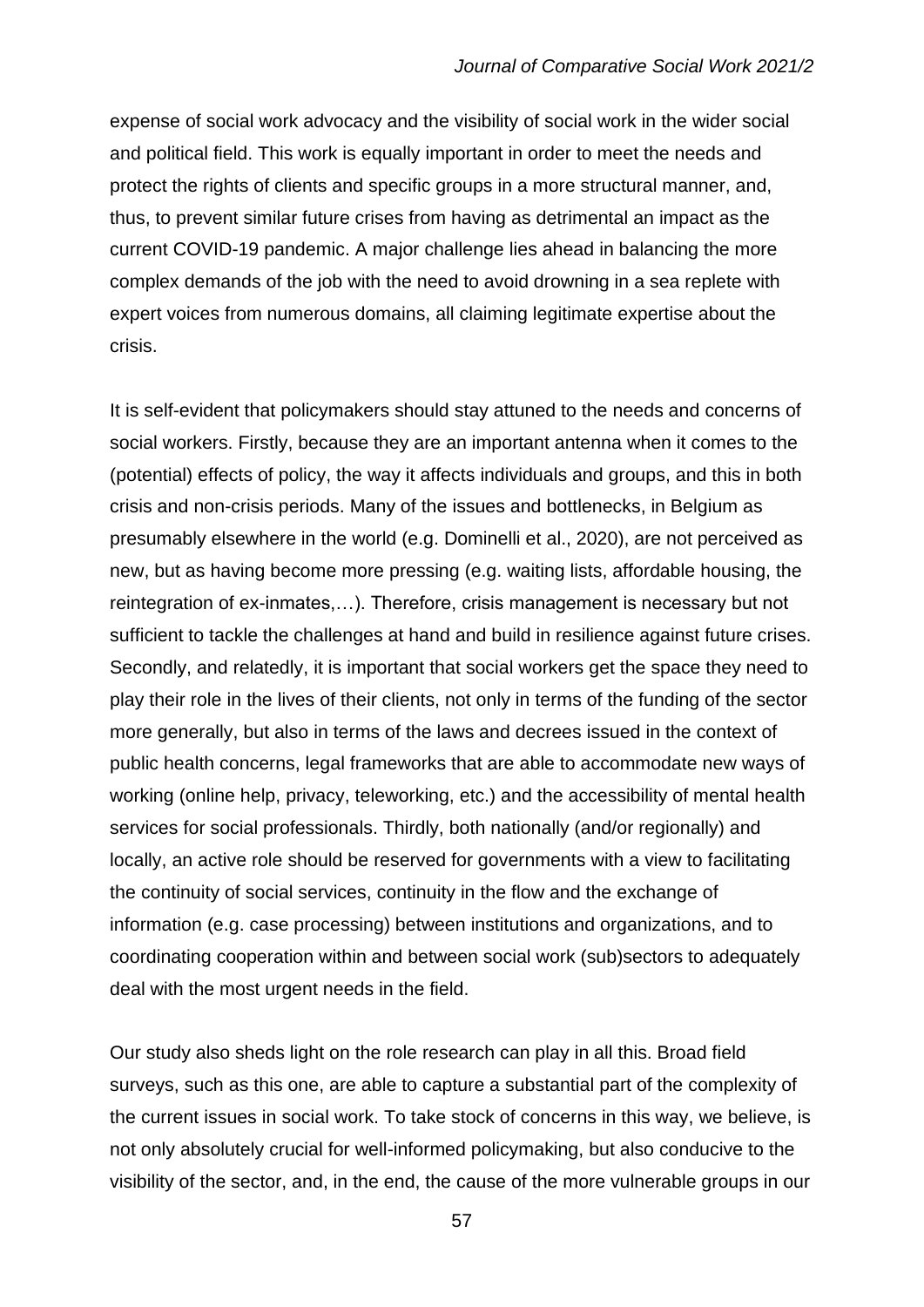societies. Furthermore, research will need to play its part in the further development, monitoring and evaluation of both new policy and new social work practices responding to new realities. There is a lot of movement on the terrain. But assessing strengths and weaknesses remains key to a self-critical practice and, ultimately, to the advancement of its knowledge base. Last but not least, research remains an important avenue to share and discuss local insights on international platforms. In the challenging and rapidly changing times we are living in, input from peers has become even more necessary than ever. Common challenges benefit from an intensified exchange of experiences and expertise. Nonetheless, to what extent other countries can draw lessons from the Belgian experience requires a more in-depth comparison between local contexts in the years to come.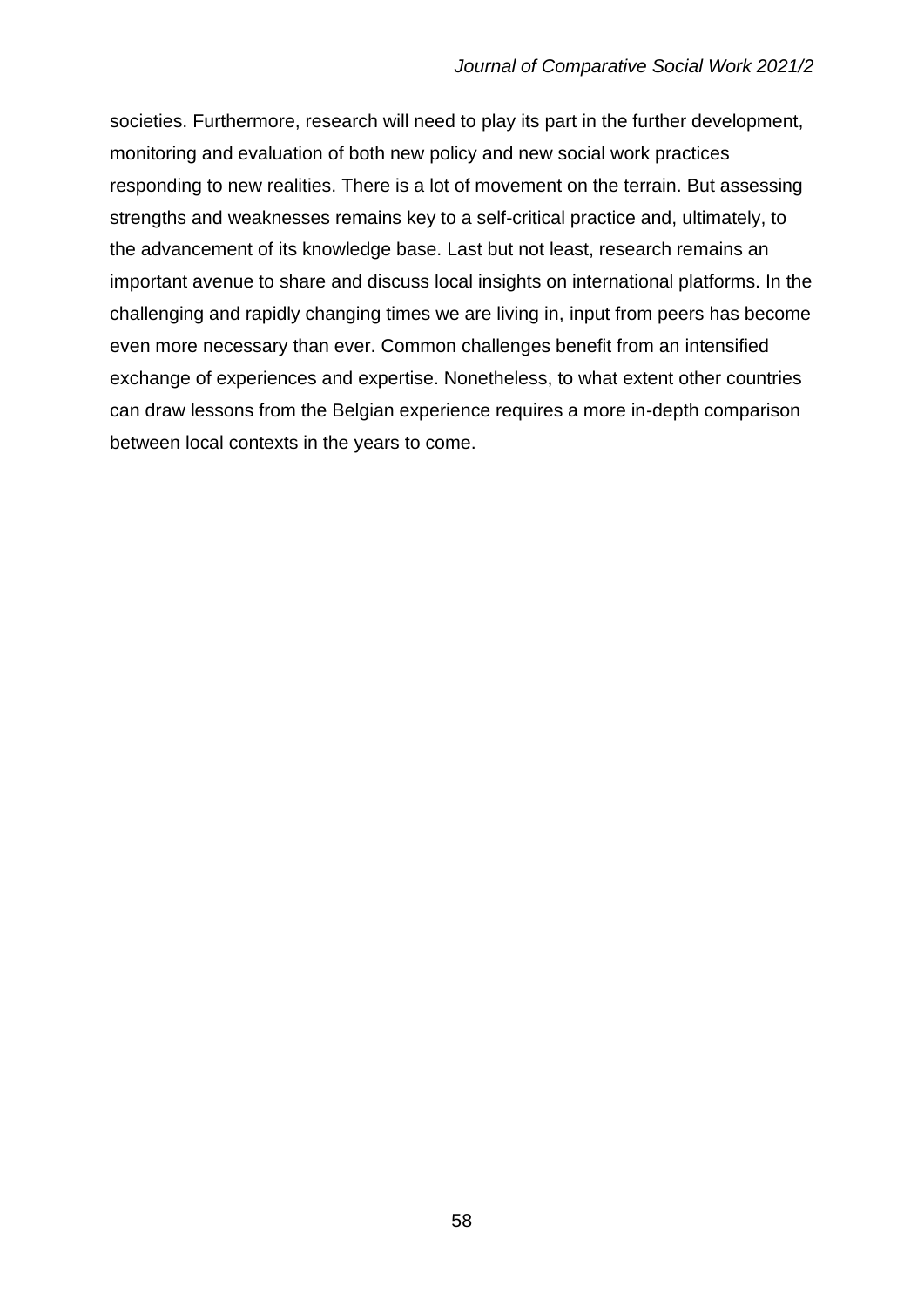# **References**

1712.be. (2021). *Jaarrapport 2020*.

https://1712.be/Portals/1712volw/Files/nieuws/1712%20jaarrapport2020.pdf

Amadasun, S. (2020). Social work and COVID-19 pandemic: An action call. *International Social Work, 63*(6), 753-756. https://doi.org/10.1177/0020872820959357

Bastaits, K., Pasteels, I., Massart, M. & Put, B. (2021). The impact of the COVID-19 pandemic on the social service clientele. *Unpublished - under review*.

Brown, K., Ecclestone, K. & Emmel, N. (2017). The many faces of vulnerability. *Social Policy & Society, 16*(3), 497-510. https://doi.org/10.1017/S1474746416000610

De Coninck, J. (2020). Hulplijnen krijgen meer oproepen over familiaal geweld: "Blijf niet in uw kot als u in onveilige thuissituatie zit"*. Vrtnws.*  https://www.vrt.be/vrtnws/nl/2020/04/07/1712-oproepen/

Dominelli, L., Harrikari, T., Mooney, J., Leskošek, V. & Tsunoda, E. K. (Ed.). (2020). *COVID-19 and social work: A collection of country reports*. https://www.researchgate.net/publication/343219006\_COVID-19\_AND\_SOCIAL\_WORK\_A\_COLLECTION\_OF\_COUNTRY\_REPORTS

Federale overheid. (2020a). *Coronavirus: Fase 2 gehandhaafd, overgang naar federale fase en bijkomende maatregelen*. https://www.infocoronavirus.be/nl/news/fase-2-gehandhaafd-overgang-naar-de-federale-faseen-bijkomende-maatregelen/

- Federale overheid. (2020b). *Help jezelf en anderen te beschermen*. https://www.infocoronavirus.be/nl/news/help-jezelf-en-anderen-te-beschermen/
- Federale overheid. (2020c). *Ministerieel besluit houdende dringende maatregelen om de verspreiding van het coronavirus COVID-19 te beperken*. http://www.ejustice.just.fgov.be/eli/besluit/2020/03/18/2020030331/justel
- Federale overheid. (s.d.). *Monitoring van de sociale impact van de COVID-19-crisis in België*. https://socialsecurity.belgium.be/nl/sociaal-beleid-mee-vormgeven/sociale-impact-covid-

19#:~:text=De%20interdepartementale%20Werkgroep%20Sociale%20Impact,o pgericht%20om%20ECOSOC%20te%20ondersteunen.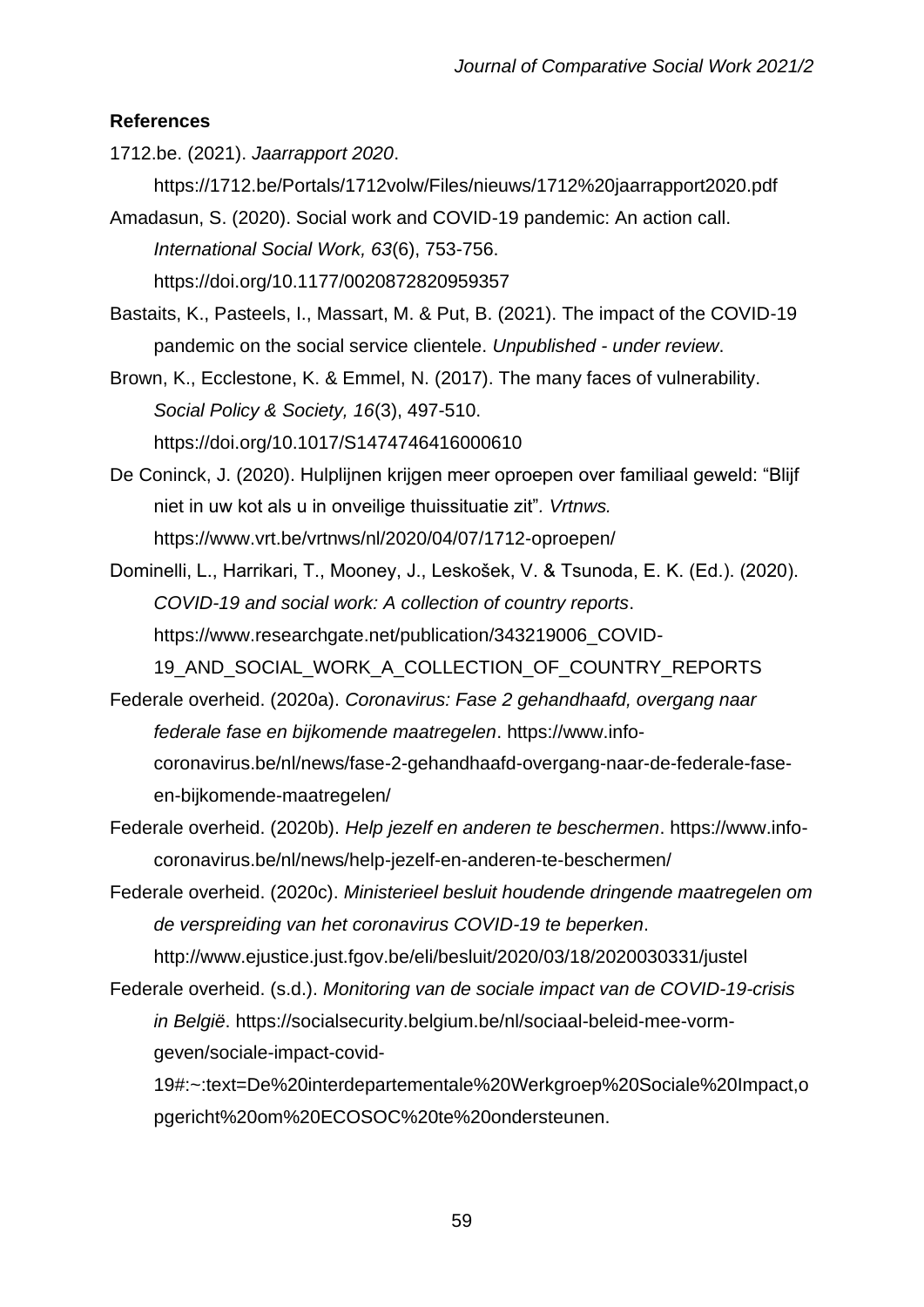- Glaser, B. G. & Strauss, A. L. (1967). *The discovery of Grounded Theory: Strategies for qualitative research*. Aldine. https://doi.org/10.1097/00006199-196807000- 00014
- Koning Boudewijnstichting. (2020). *Covid-19 versterkt armoede: wat armoedeorganisaties ons zeggen.* https://www.kbs-frb.be/nl/Newsroom/Pressreleases/2020/20201016NDPovertyDay?utm\_source=newsletter&hq\_e=el&hq\_ m=6326776&hq\_l=4&hq\_v=a1a4f3a85c
- POD Maatschappelijke Integratie (2020). *Synthese van de werkzaamheden van de TaskForce Kwetsbare Groepen*. https://www.mi-is.be/nl/tools-ocmw/synthesevan-de-werkzaamheden-van-de-taskforce-kwetsbare-groepen
- Schirmer, W. & Michailakis, D. (2015). The Luhmannian approach to exclusion/inclusion and its relevance to social work. *Journal of Social Work, 15*(1), 45-64. https://doi.org/10.1177/1468017313504607
- Sciensano. (2020). *Vijfde COVID-19-Gezondheidsenquête*. https://www.sciensano.be/sites/default/files/report5\_covid-19his\_nl\_1.pdf
- Steunpunt mantelzorg. (2020). *Persbericht: coronacrisis zet mantelzorgers onder druk*. https://steunpuntmantelzorg.be/2020/06/16/persbericht-coronacrisis-zetmantelzorgers-onder-druk/
- Steunpunt tot bestrijding van armoede, bestaansonzekerheid en sociale uitsluiting. (2020). *Overzicht van COVID-19-maatregelen, ter ondersteuning in situaties van armoede en bestaansonzekerheid*. https://www.armoedebestrijding.be/wpcontent/uploads/2020/04/200409-overzicht-covid-19-NL.pdf
- Tonui, B. C., Ravi, K. E., & Rodriguez, P. C. (2020). COVID-19: Social work reflections on challenges and lessons. *Greenwich Social Work Review, 1*(2), 103-105. https://doi.org/10.21100/gswr.v1i2.1168
- Van Lommel, S. (2020). "De gevolgen van de schoolsluiting duren langer dan een jaar"*. De Tijd*. https://www.tijd.be/dossiers/coronavirus/de-gevolgen-van-deschoolsluiting-duren-langer-dan-een-jaar/10216264.html
- Walter-McCabe, H. A. (2020a). Coronavirus health inequities in the United States highlight need for continued community development efforts. *The International Journal of Community and Social Development, 2*(2)*, 211-233*. https://doi.org/10.1177/2516602620938353